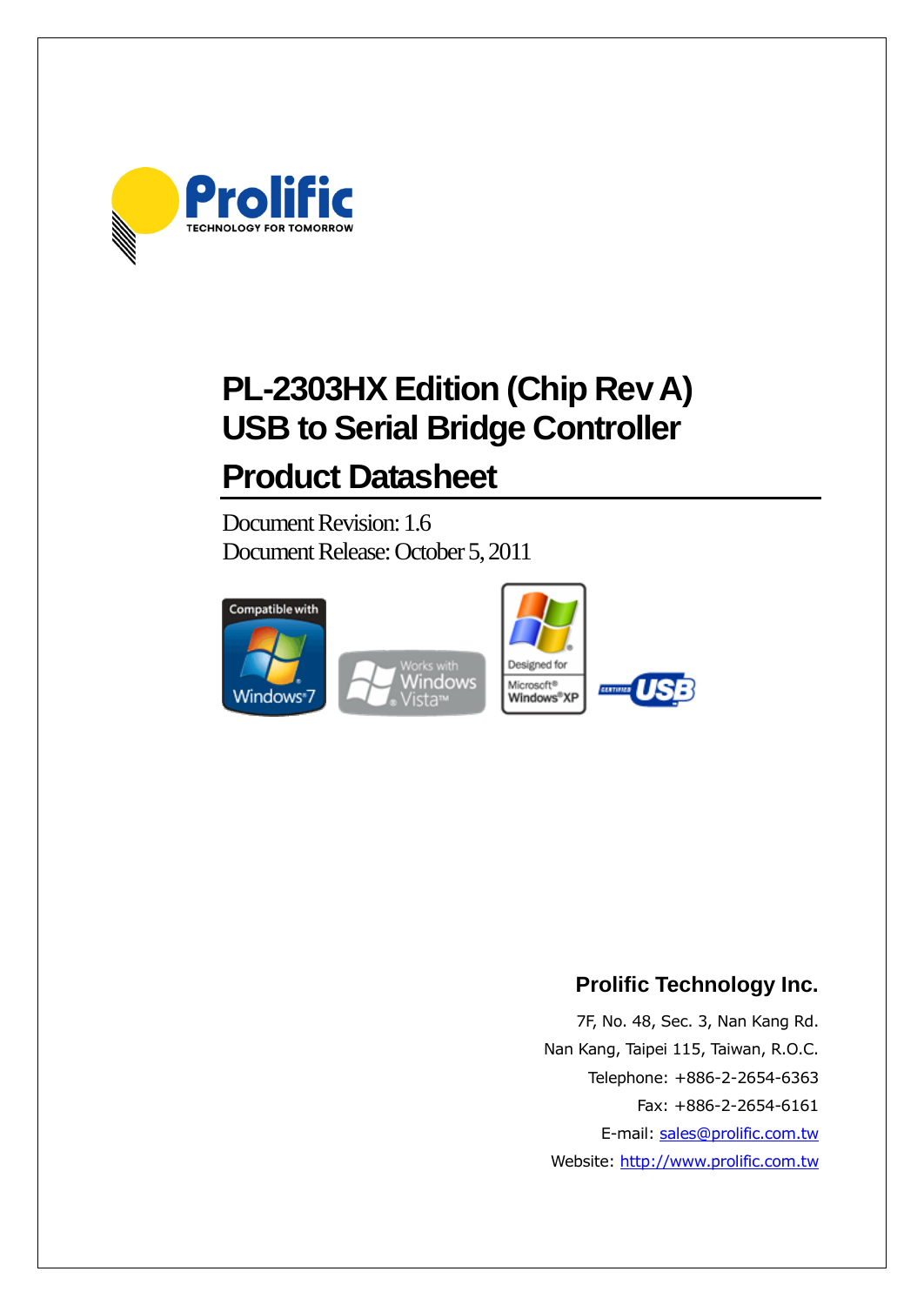

# **Disclaimer**

All the information in this document is subject to change without prior notice. Prolific Technology Inc. does not make any representations or any warranties (implied or otherwise) regarding the accuracy and completeness of this document and shall in no event be liable for any loss of profit or any other commercial damage, including but not limited to special, incidental, consequential, or other damages.

# **Trademarks**

The Prolific logo is a registered trademark of Prolific Technology Inc. All brand names and product names used in this document are trademarks or registered trademarks of their respective holders.

# **Copyrights**

### **Copyright © 2006-2011 Prolific Technology Inc. All rights reserved.**

No part of this document may be reproduced or transmitted in any form by any means without the express written permission of Prolific Technology Inc.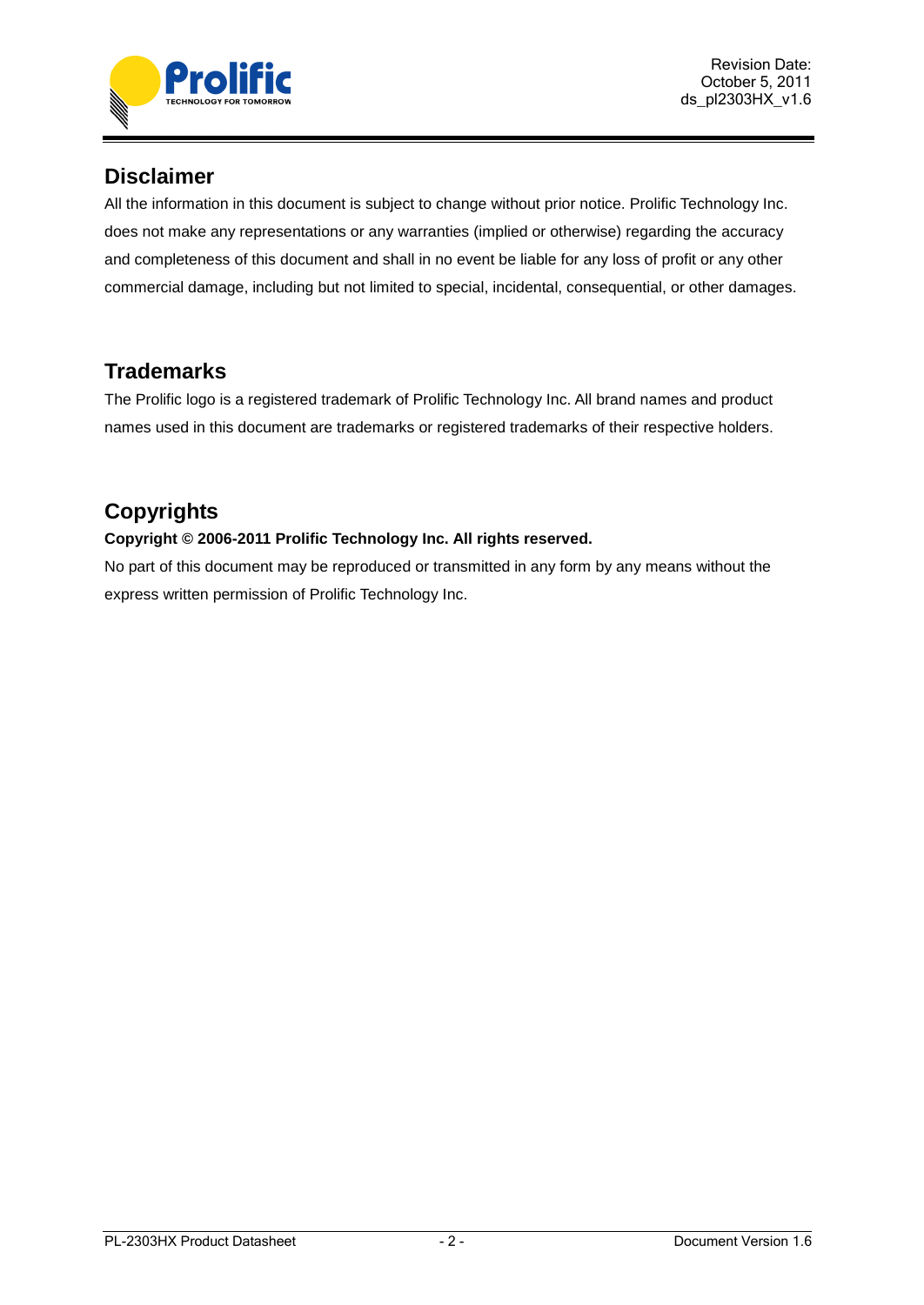

# **Revision History**

| <b>Revision</b> |                       | <b>Description</b>                                                                                                                                     | <b>Date</b>       |  |
|-----------------|-----------------------|--------------------------------------------------------------------------------------------------------------------------------------------------------|-------------------|--|
| 1.6             | ⋗                     | Added Chip Part Number Information in Ordering Information                                                                                             | October 5, 2011   |  |
| 1.5G            | $\blacktriangleright$ | Modify Reel Packing Information for exact IC quantity per one reel                                                                                     | May 30, 2006      |  |
| 1.5F            | ➤                     | Modify Features section for Lead (Pb) Free information                                                                                                 | May 23, 2006      |  |
| 1.5E            | ➤                     | Added Operating Current information (Sec 8.2)                                                                                                          | December 6, 2005  |  |
| 1.5D            | ➤                     | Modify Operating Temperature Characteristics (Sec 8.4)                                                                                                 | April 26, 2005    |  |
|                 | ➤                     | Modify Features section                                                                                                                                |                   |  |
| 1.5C            | ⋗                     | Modify List of Tables                                                                                                                                  |                   |  |
|                 | ➤                     | Modify notes for Pin Assignment section                                                                                                                | March 11, 2005    |  |
|                 | ➤                     | Modify DC and Temperature Characteristics section                                                                                                      |                   |  |
| 1.5B            | ➤                     | Added Lead-Free Ordering Information                                                                                                                   | March 8, 2005     |  |
|                 | ➤                     | Added List of Figures and List of Tables                                                                                                               |                   |  |
|                 | ⋗                     | Modify Features section (Sec 1.0)                                                                                                                      |                   |  |
| 1.5             | ➤                     | Improve clarity of Functional Block diagram (Sec 2.0) and<br>Pin Assignment diagram (Sec 4.0)                                                          | January 27, 2005  |  |
|                 |                       |                                                                                                                                                        |                   |  |
| 1.4B            | ➤                     | Added IC quantity per reel information (Sec 10.1)                                                                                                      |                   |  |
|                 | ➤                     | Added Ordering Information (Sec 11.0)                                                                                                                  | January 19, 2005  |  |
| 1.4             | ➤                     | <b>Added Reel Packing Information</b>                                                                                                                  | January 6, 2005   |  |
| 1.3             | ➤                     | Modify Minimum Operating Voltage Range to 4.4V                                                                                                         | October 21, 2004  |  |
|                 | ➤                     | Correct some spelling errors                                                                                                                           |                   |  |
|                 | ↘                     | Correct page 6 (3.0 Introduction) by removing 5V range:                                                                                                |                   |  |
| 1.2             |                       | "Flexible signal level requirement on the RS232-like serial<br>port side also allows PL-2303HX to connect directly to any<br>3.3V~1.8V range devices." | April 23, 2004    |  |
| 1.1             | ≻                     | Added notes on Pin Assignment and Description section<br>regarding level and driving capabilities                                                      | February 18, 2004 |  |
|                 | ➤                     | Modify DC Characteristics table                                                                                                                        |                   |  |
| 1.0             | ➤                     | PL-2303HX Product Datasheet - Formal Release                                                                                                           | February 2004     |  |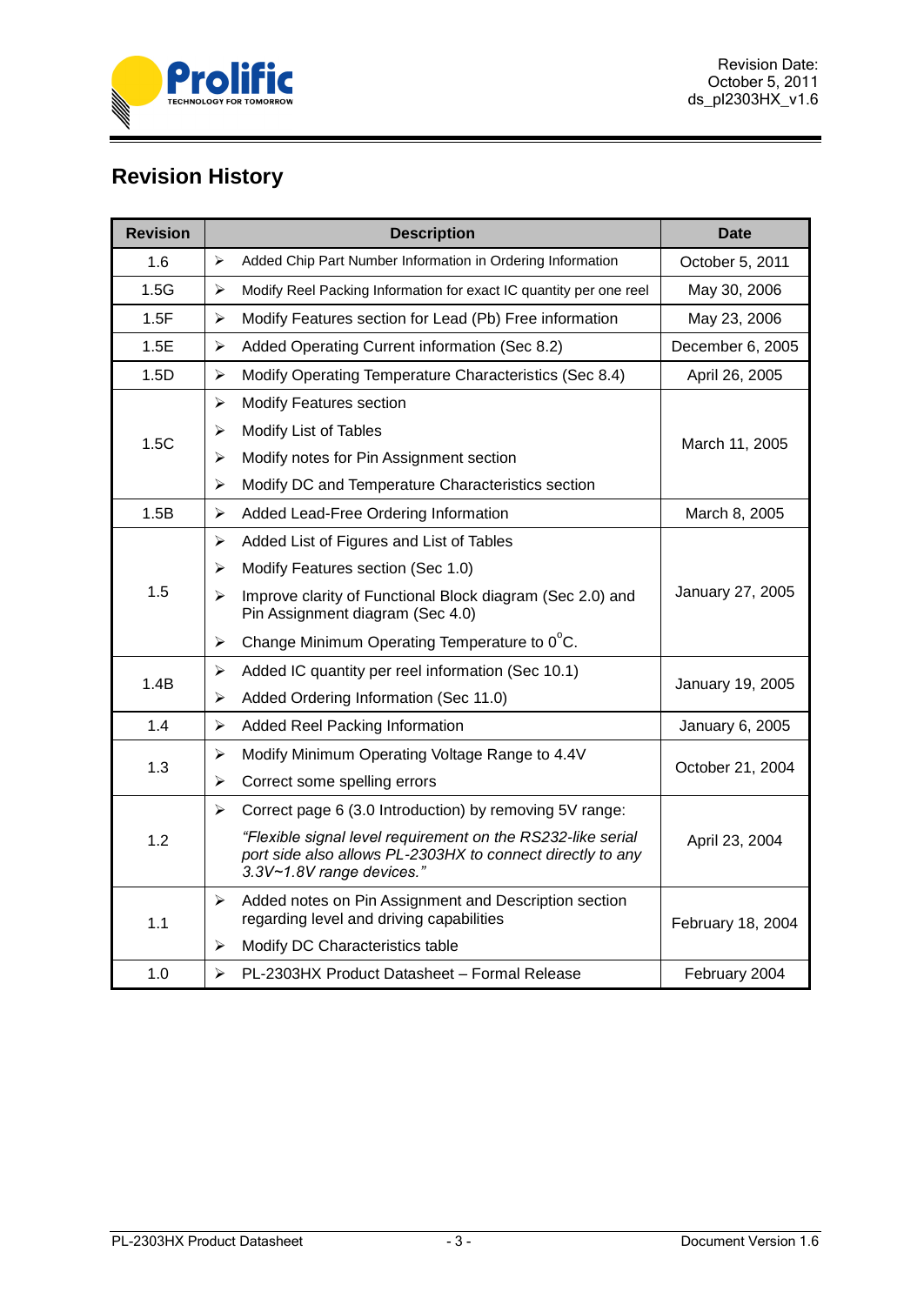

# **Table of Contents**

| 7.0 |  |
|-----|--|
| 8.0 |  |
|     |  |
|     |  |
|     |  |
|     |  |
|     |  |
|     |  |
|     |  |
|     |  |
|     |  |
|     |  |
|     |  |
|     |  |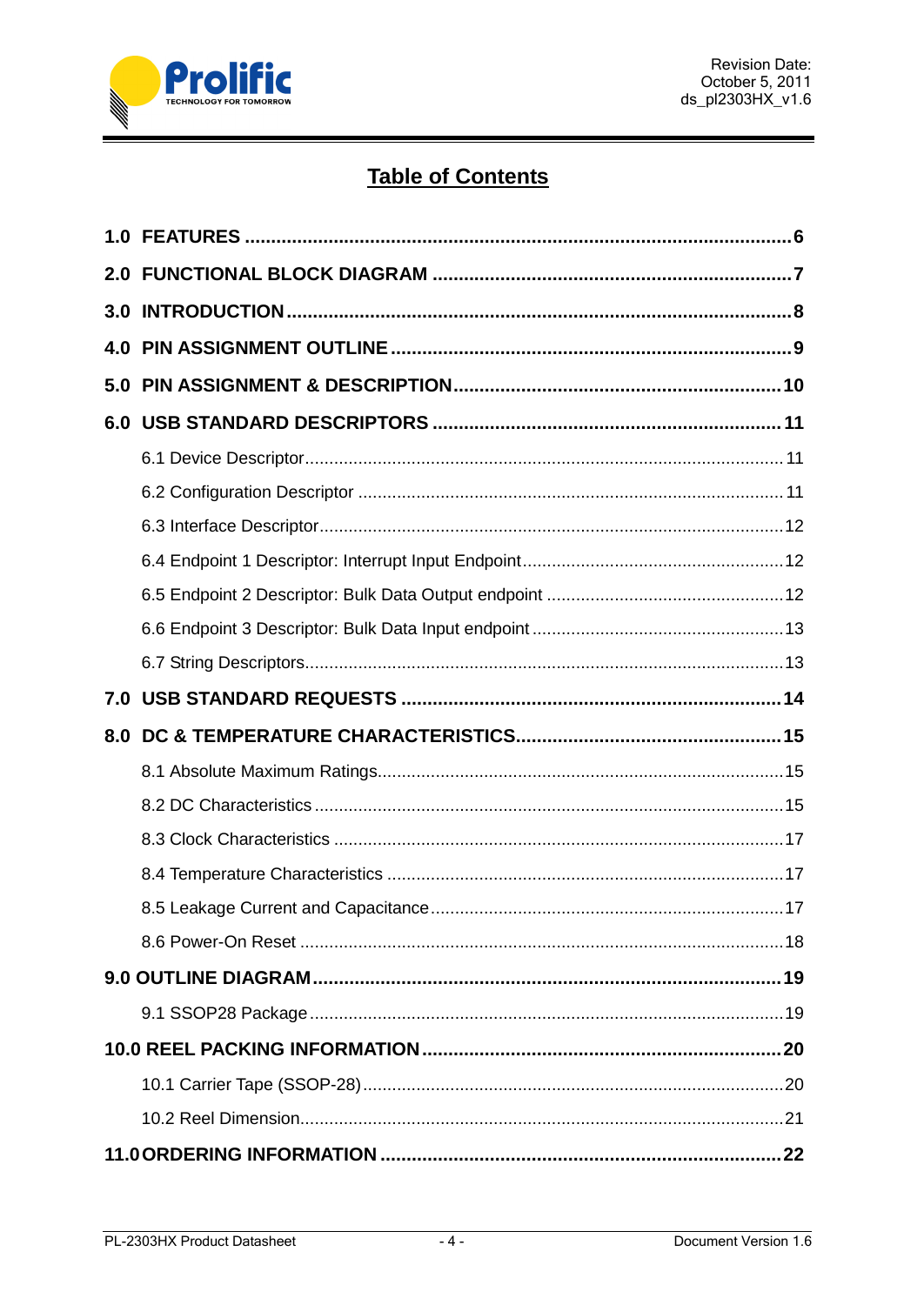

# **List of Figures**

# **List of Tables**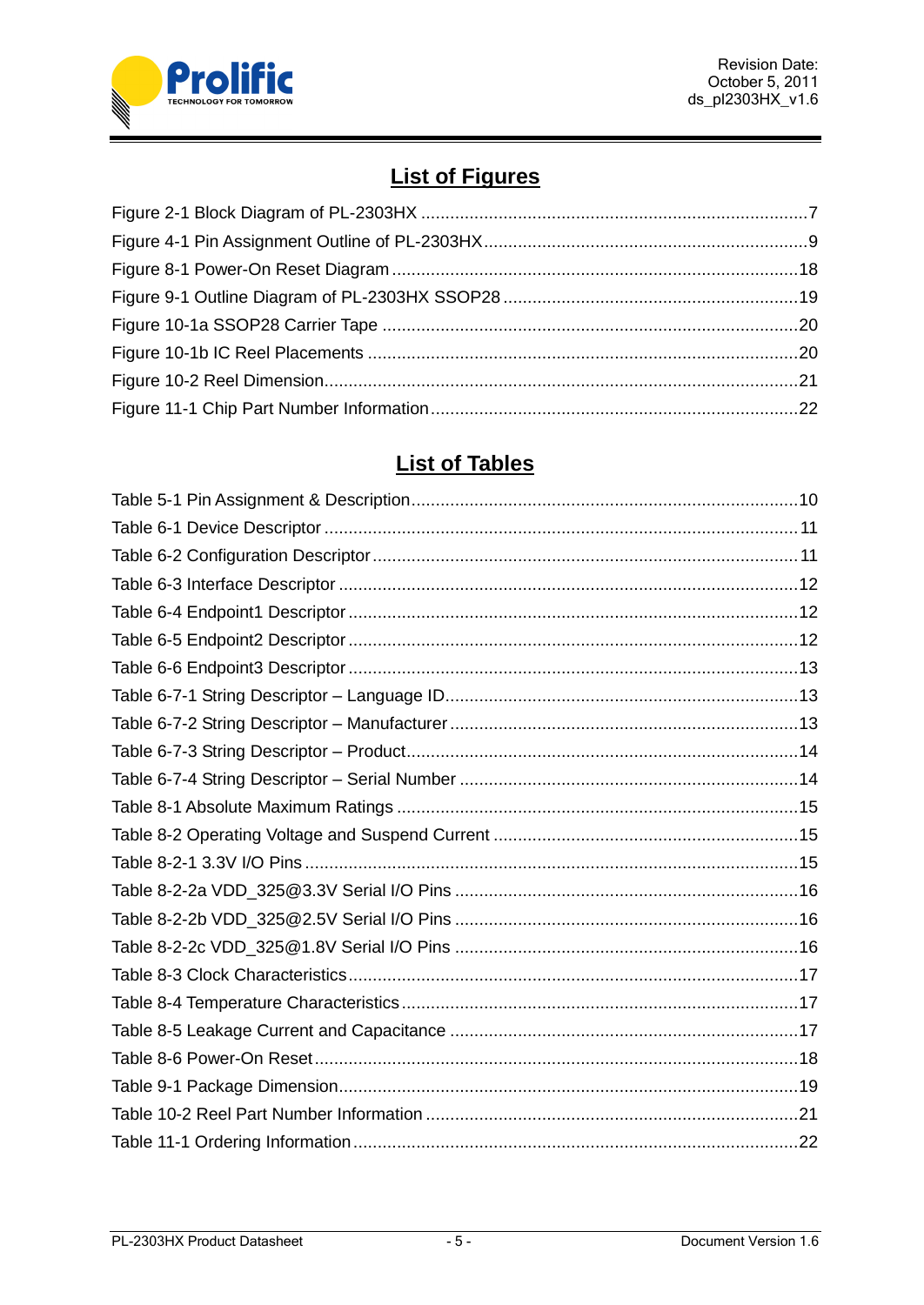

# <span id="page-5-0"></span>**1.0 Features**

- Fully Compliant with USB Specification v2.0 (Full-Speed)
- $\triangleright$  On Chip USB 1.1 transceiver, 5V $\rightarrow$ 3.3V regulator, and 12 MHz crystal oscillator
- $\triangleright$  Supports RS232-like Serial Interface
	- o Full-duplex transmitter and receiver (TXD and RXD)
	- o Six MODEM control pins (RTS, CTS, DTR, DSR, DCD, and RI)
	- $\circ$  5, 6, 7 or 8 data bits
	- o Odd, Even, Mark, Space, or None parity mode
	- o One, one and a half, or two stop bits
	- o Parity error, frame error, and serial break detection
	- o Programmable baud rate from 75 bps to 6 Mbps
	- o External RS232 driver power down control
	- o Independent power source for serial interface
- $\triangleright$  Extensive Flow Control Mechanism
	- o Adjustable high/low watermark level
	- o Automatic hardware flow control with CTS/RTS
	- o Automatic software flow control with XON/XOFF
	- o Inbound data buffer overflow detection
- $\triangleright$  Configurable 512-byte bi-directional data buffer
	- o 256-byte outbound buffer and 256-byte inbound buffer; or
	- o 128-byte outbound buffer and 384-byte inbound buffer
- $\triangleright$  Supports remote wake-up from MODEM input signals
- Two general purpose I/O (GPIO) pins
- Optional external EEPROM for startup device configurations
- $\triangleright$  Provides drivers support for Windows, Mac OS, Linux, and WinCE
- ▶ Designed for Windows XP, Vista, 7 Certified Logo Drivers
- S [USB-IF Logo Compliant with TID 40002448](http://www.usb.org/kcompliance/view/view_item?item_key=d5bde118fe89568ae6f9be12678cbf55cd5fa985&referring_url=/kcompliance)
- $\triangleright$  Small footprint 28-pin SSOP IC package
- > RoHS compliant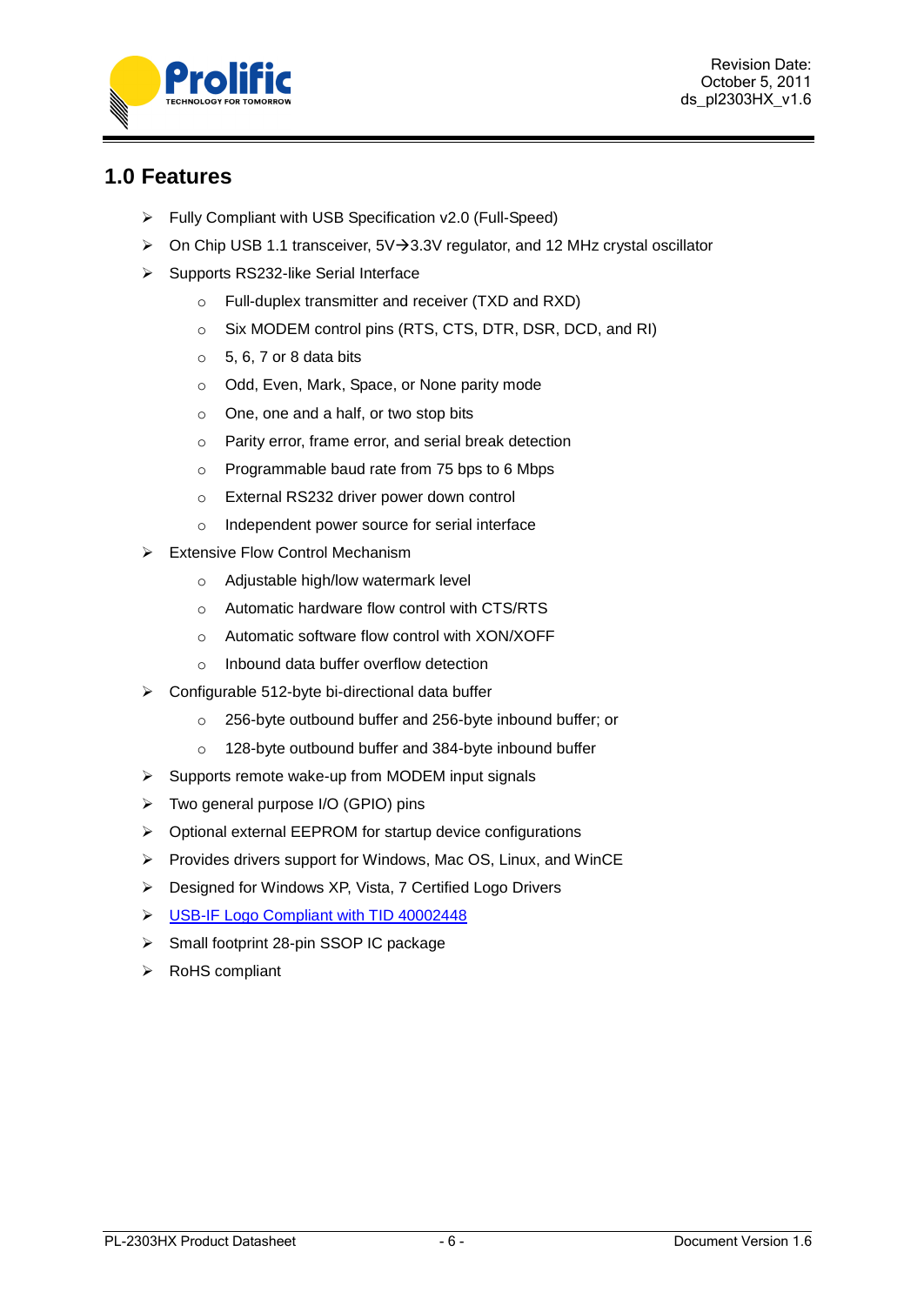

# <span id="page-6-0"></span>**2.0 Functional Block Diagram**



<span id="page-6-1"></span>**Figure 2-1 Block Diagram of PL-2303HX (Chip Rev A)**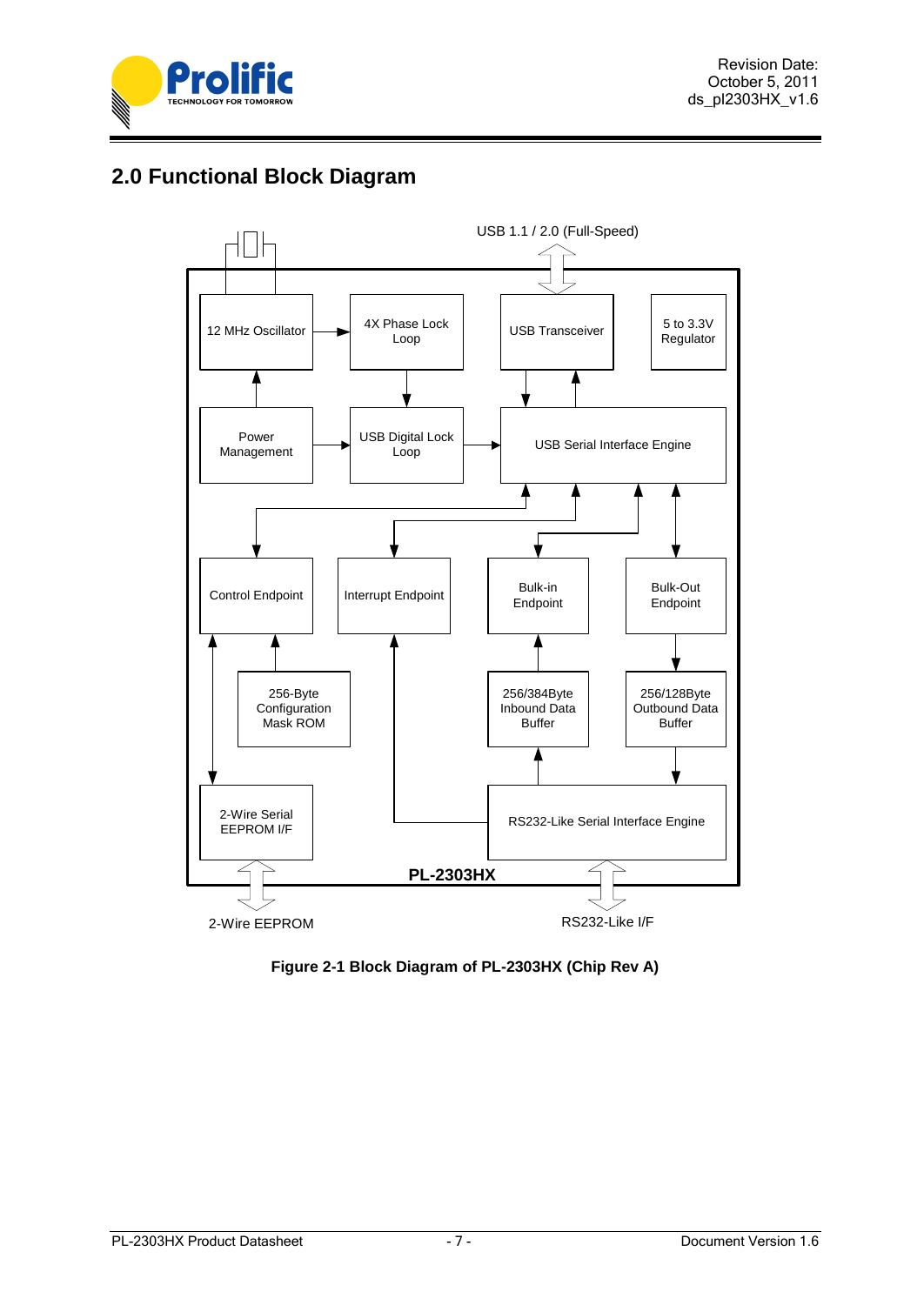

# <span id="page-7-0"></span>**3.0 Introduction**

PL-2303HX provides a convenient solution for connecting an RS232-like full-duplex asynchronous serial device to any Universal Serial Bus (USB) capable host. PL-2303HX highly compatible drivers could simulate the traditional COM port on most operating systems allowing the existing applications based on COM port to easily migrate and be made USB ready.

By taking advantage of USB bulk transfer mode, large data buffers, and automatic flow control, PL-2303HX is capable of achieving higher throughput compared to traditional UART (Universal Asynchronous Receiver Transmitter) ports. When real RS232 signaling is not required, baud rate higher than 115200 bps could be used for even higher performance. The flexible baud rate generator of PL-2303HX could be programmed to generate any rate between 75 bps and 6M bps.

PL-2303HX is exclusively designed for mobile and embedded solutions in mind, providing a small footprint that could easily fit in to any connectors and handheld devices. With very small power consumption in either operating or suspend mode, PL-2303HX is perfect for bus powered operation with plenty of power left for the attached devices. Flexible signal level requirement on the RS232-like serial port side also allows PL-2303HX to connect directly to any 3.3V~1.8V range devices.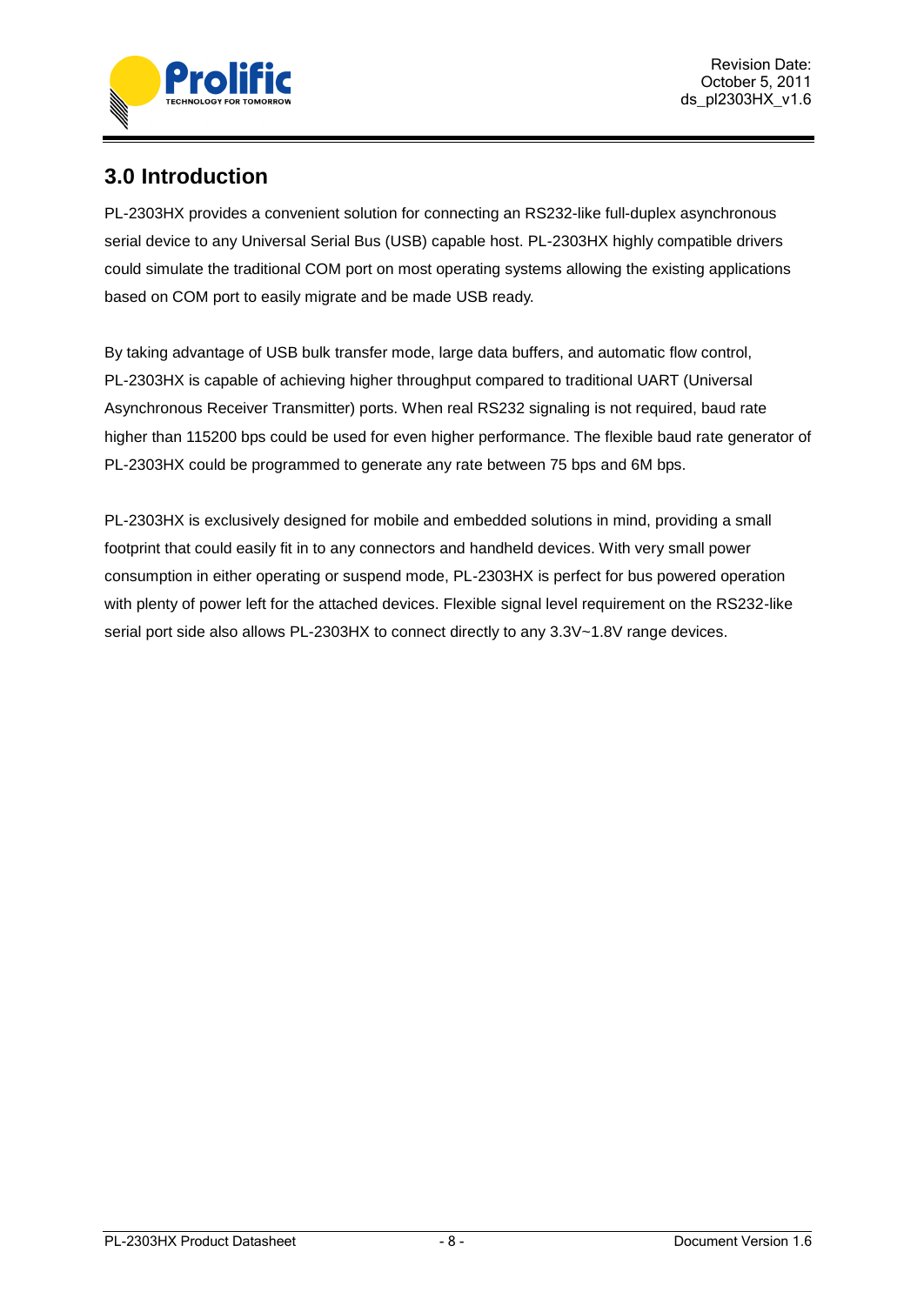

# <span id="page-8-0"></span>**4.0 Pin Assignment Outline**



<span id="page-8-1"></span>**Figure 4-1 Pin Assignment Outline of PL-2303HX (Chip Rev A)**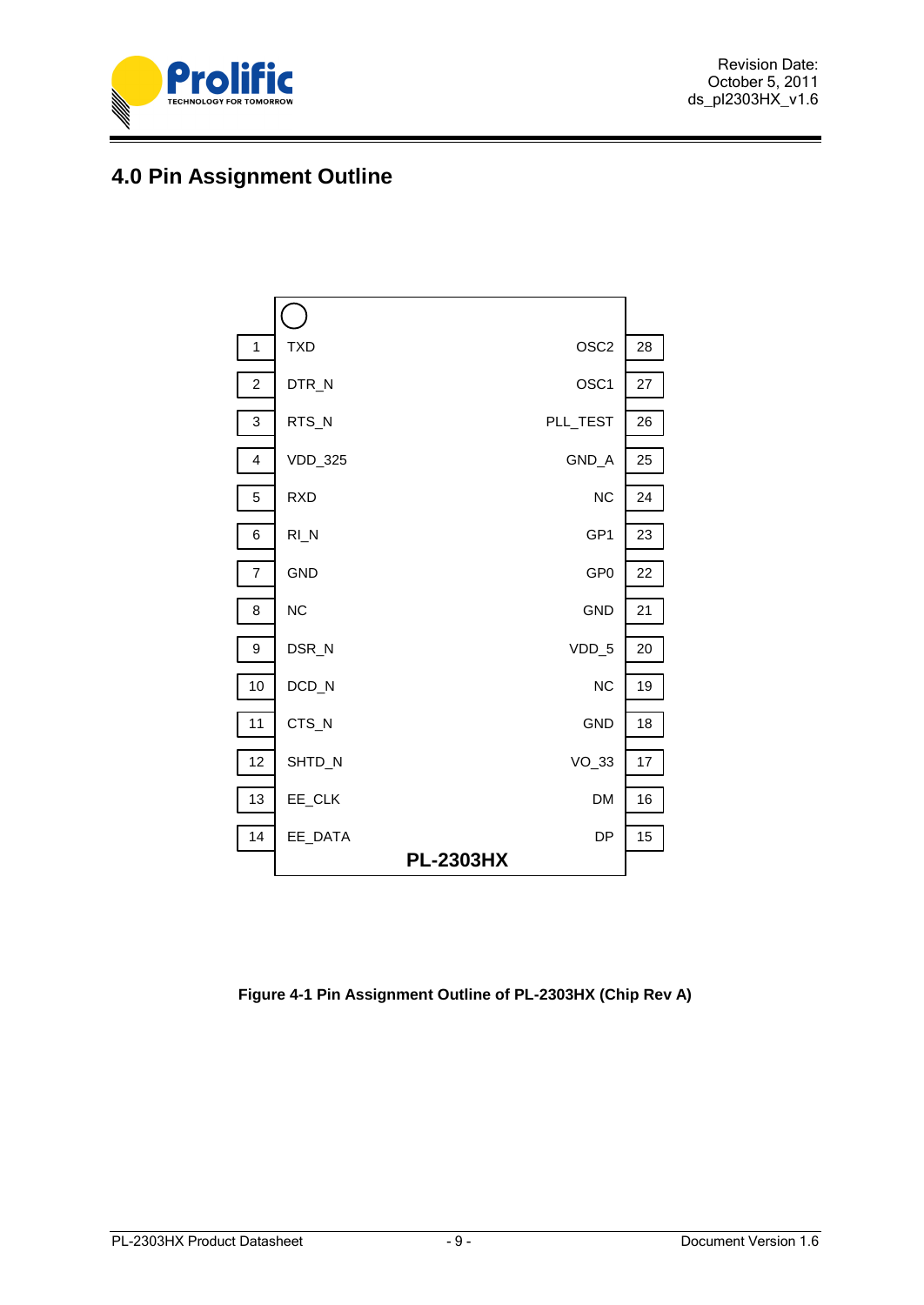

# <span id="page-9-0"></span>**5.0 Pin Assignment & Description**

<span id="page-9-1"></span>

| Pin#           | <b>Name</b>      | <b>Type</b>                     | <b>Description</b>                                                                                                                                                 |  |  |
|----------------|------------------|---------------------------------|--------------------------------------------------------------------------------------------------------------------------------------------------------------------|--|--|
| 1              | <b>TXD</b>       | $\overline{O}^{(1)}$            | Serial port (Transmitted Data)                                                                                                                                     |  |  |
| $\overline{2}$ | DTR N            | $\overline{O^{(1)}}$            | Serial port (Data Terminal Ready)                                                                                                                                  |  |  |
| 3              | RTS N            | O <sup>(1)</sup>                | Serial port (Request To Send)                                                                                                                                      |  |  |
| 4              | <b>VDD 325</b>   | P                               | RS232 VDD. The power pins for the serial port signals.<br>When the serial port is 3.3V, this should be 3.3V. When<br>the serial port is 2.5V, this should be 2.5V. |  |  |
| 5              | <b>RXD</b>       | (2)                             | Serial port (Received Data)                                                                                                                                        |  |  |
| 6              | RIN              | $1/O^{(3)}$                     | Serial port (Ring Indicator)                                                                                                                                       |  |  |
| $\overline{7}$ | <b>GND</b>       | P                               | Ground                                                                                                                                                             |  |  |
| 8              | <b>NC</b>        |                                 | No Connect                                                                                                                                                         |  |  |
| 9              | DSR N            | $1/O^{(3)}$                     | Serial port (Data Set Ready)                                                                                                                                       |  |  |
| 10             | DCD_N            | $I/O^{(3)}$                     | Serial port (Data Carrier Detect)                                                                                                                                  |  |  |
| 11             | CTS N            | $1/O^{(3)}$                     | Serial port (Clear To Send)                                                                                                                                        |  |  |
| 12             | SHTD N           | $\overline{O^{(4)}}$            | RS232 Transceiver Shut Down Control                                                                                                                                |  |  |
| 13             | EE CLK           | $I/O^{(5)}$                     | 2-Wire Serial EEPROM Clock                                                                                                                                         |  |  |
| 14             | EE DATA          | $I/O^{(5)}$                     | 2-Wire Serial EEPROM Data                                                                                                                                          |  |  |
| 15             | <b>DP</b>        | I/O                             | USB port D+ signal                                                                                                                                                 |  |  |
| 16             | <b>DM</b>        | I/O                             | USB port D- signal                                                                                                                                                 |  |  |
| 17             | $VO_33$          | P                               | Regulator Power Output, 3.3V                                                                                                                                       |  |  |
| 18             | <b>GND</b>       | P                               | Ground                                                                                                                                                             |  |  |
| 19             | <b>NC</b>        |                                 | No Connect                                                                                                                                                         |  |  |
| 20             | VDD 5            | P                               | USB port V <sub>BUS</sub> , 5V Power.                                                                                                                              |  |  |
| 21             | <b>GND</b>       | P                               | Ground                                                                                                                                                             |  |  |
| 22             | GP <sub>0</sub>  | $1/\overline{O}$ <sup>(7)</sup> | General Purpose I/O Pin 0                                                                                                                                          |  |  |
| 23             | GP <sub>1</sub>  | $1/O^{(7)}$                     | General Purpose I/O Pin 1                                                                                                                                          |  |  |
| 24             | <b>NC</b>        |                                 | No Connect                                                                                                                                                         |  |  |
| 25             | GND A            | P                               | Analog Ground for PLL                                                                                                                                              |  |  |
| 26             | PLL_TEST         | (6)                             | PLL test mode control                                                                                                                                              |  |  |
| 27             | OSC <sub>1</sub> |                                 | Crystal oscillator input                                                                                                                                           |  |  |
| 28             | OSC <sub>2</sub> | I/O                             | Crystal oscillator output                                                                                                                                          |  |  |

#### **Table 5-1 Pin Assignment & Description**

**Notes:**

**(1)** – CMOS Out, Output Pad. Level and Driving Capability decided by VDD\_325.

**(2)** – SCHMITT In, 5V Tolerant, Input Pad. Level and Driving Capability decided by VDD\_325.

**(3)** – SCHMITT In/CMOS Out, 5V Tolerant, Bi-directional Pad. Level and Driving Capability decided by VDD\_325.

**(4)** – CMOS Out, 3.3V, Output Pad, 4mA Output Driving Capability.

**(5)** – SCHMITT In/CMOS Out, 5V Tolerant, Bi-directional Pad with internal resistor pulling-up to 3.3V, 4mA Output Driving Capability.

**(6)** – LVTTL In, 3.3V, Input Pad.

**(7)** – SCHMITT In/CMOS Out, 5V Tolerant, Bi-directional Pad, 4mA Output Driving Capability.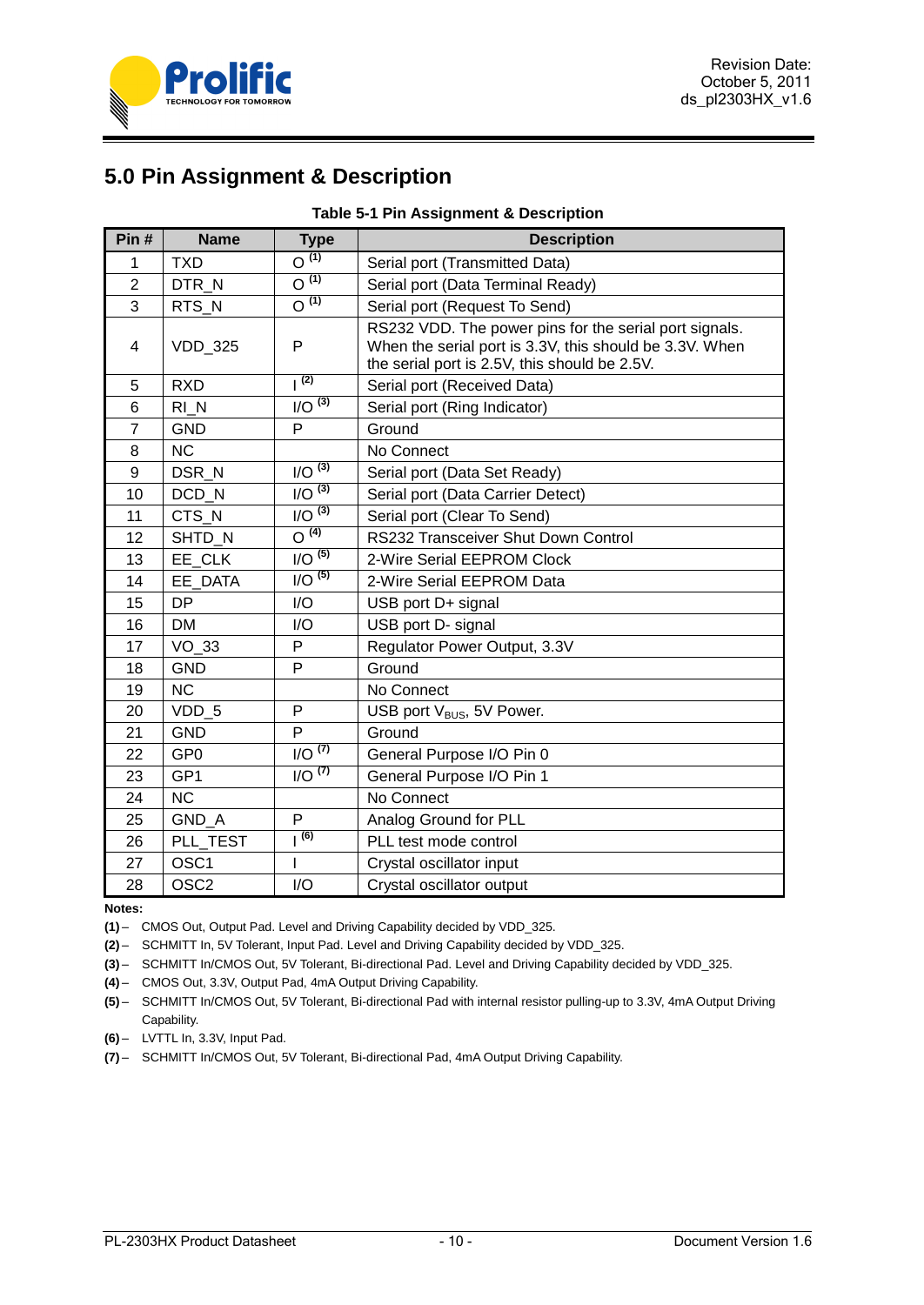

# <span id="page-10-0"></span>**6.0 USB Standard Descriptors**

PL-2303HX supports one configuration with one interface and four endpoints. The descriptors are basically stored in an internal Mask ROM. However, some fields could be optionally modified by properly programmed external 2-wire serial EEPROM. The contents of all descriptors are shown in the following sections.

### <span id="page-10-1"></span>**6.1 Device Descriptor**

<span id="page-10-3"></span>

| <b>Offset</b>  | <b>Field</b>         | <b>Size</b> | Value   | <b>Description</b>                                   |  |  |  |
|----------------|----------------------|-------------|---------|------------------------------------------------------|--|--|--|
| 0              | bLength              | <b>Byte</b> | 12H     | Size of this descriptor (in bytes)                   |  |  |  |
| 1              | bDescriptorType      | <b>Byte</b> | 01H     | DEVICE descriptor type                               |  |  |  |
| $\overline{2}$ | bcdUSB               | Word        | 0110H   | USB Specification Release Number 1.1                 |  |  |  |
| 4              | bDeviceClass         | <b>Byte</b> | 00H     |                                                      |  |  |  |
| 5              | bDeviceSubClass      | <b>Byte</b> | 00H     |                                                      |  |  |  |
| 6              | bDeviceProtocol      | <b>Byte</b> | 00H     |                                                      |  |  |  |
| 7              | bMaxPacketSize0      | <b>Byte</b> | 40H     | Maximum packet size for endpoint zero is 64          |  |  |  |
| 8              | <i>idVender</i>      | Word        | 067BH   | Vender ID <sup>(1)</sup>                             |  |  |  |
| 10             | <i>idProduct</i>     | Word        | 2303H   | Product ID <sup>(1)</sup>                            |  |  |  |
| 12             | bcdDevice            | Word        | 0300H   | Device Release Number <sup>(1)</sup>                 |  |  |  |
| 14             | <i>iManufacturer</i> | <b>Byte</b> | 01H     | Manufacturer string descriptor index                 |  |  |  |
| 15             | <i>iProduct</i>      | <b>Byte</b> | 02H     | Product name string descriptor index                 |  |  |  |
| 16             | <i>iSerialNumber</i> | <b>Byte</b> | 00H/03H | Serial number string descriptor index <sup>(2)</sup> |  |  |  |
| 17             | bNumConfigurations   | <b>Byte</b> | 01H     | One configuration.                                   |  |  |  |

#### **Table 6-1 Device Descriptor**

**Notes:**

**(1)** – The Vender ID, Product ID, and Device Release Number could be replaced by the contents of external EEPROM.

**(2)** – The serial number string descriptor index could be defined by the contents of external EEPROM. If specified, the index will be 3 instead of 0.

### <span id="page-10-2"></span>**6.2 Configuration Descriptor**

|  | <b>Table 6-2 Configuration Descriptor</b> |  |
|--|-------------------------------------------|--|
|--|-------------------------------------------|--|

<span id="page-10-4"></span>

| <b>Offset</b> | <b>Field</b>          | <b>Size</b> | <b>Value</b>    | <b>Description</b>                                       |
|---------------|-----------------------|-------------|-----------------|----------------------------------------------------------|
| 0             | bLength               | <b>Byte</b> | 09h             | Size of this descriptor (in bytes)                       |
|               | bDescriptorType       | <b>Byte</b> | 02 <sub>h</sub> | <b>CONFIGURATION descriptor type</b>                     |
| $\mathcal{P}$ | wTotalLength          | Word        | 0027h           | Total length of data returned for this<br>configuration. |
| 4             | bNumInterface         | <b>Byte</b> | 01h             | One interface for this device.                           |
| 5             | bConfiguration Value  | <b>Byte</b> | 01h             |                                                          |
| 6             | <i>iConfiguration</i> | <b>Byte</b> | 00h             |                                                          |
| 7             | bmAttributes          | <b>Byte</b> | A0h/80h         | Characteristic attributes <sup>(3)</sup>                 |
| 8             | <b>MaxPower</b>       | <b>Byte</b> | 32h/FAh         | Maximum power consumption <sup>(4)</sup>                 |

**Notes:**

**(3)** – The Remote Wakeup attribute (bit 5) depends on the settings of the Remote Wakeup Enable (Setting in the Device Configuration Registers, DCR, of PL-2303HX). If all remote wakeup sources are disabled, the bmAttributes will be 80h. Otherwise, A0h is returned to indicate that this device is Remote Wakeup capable.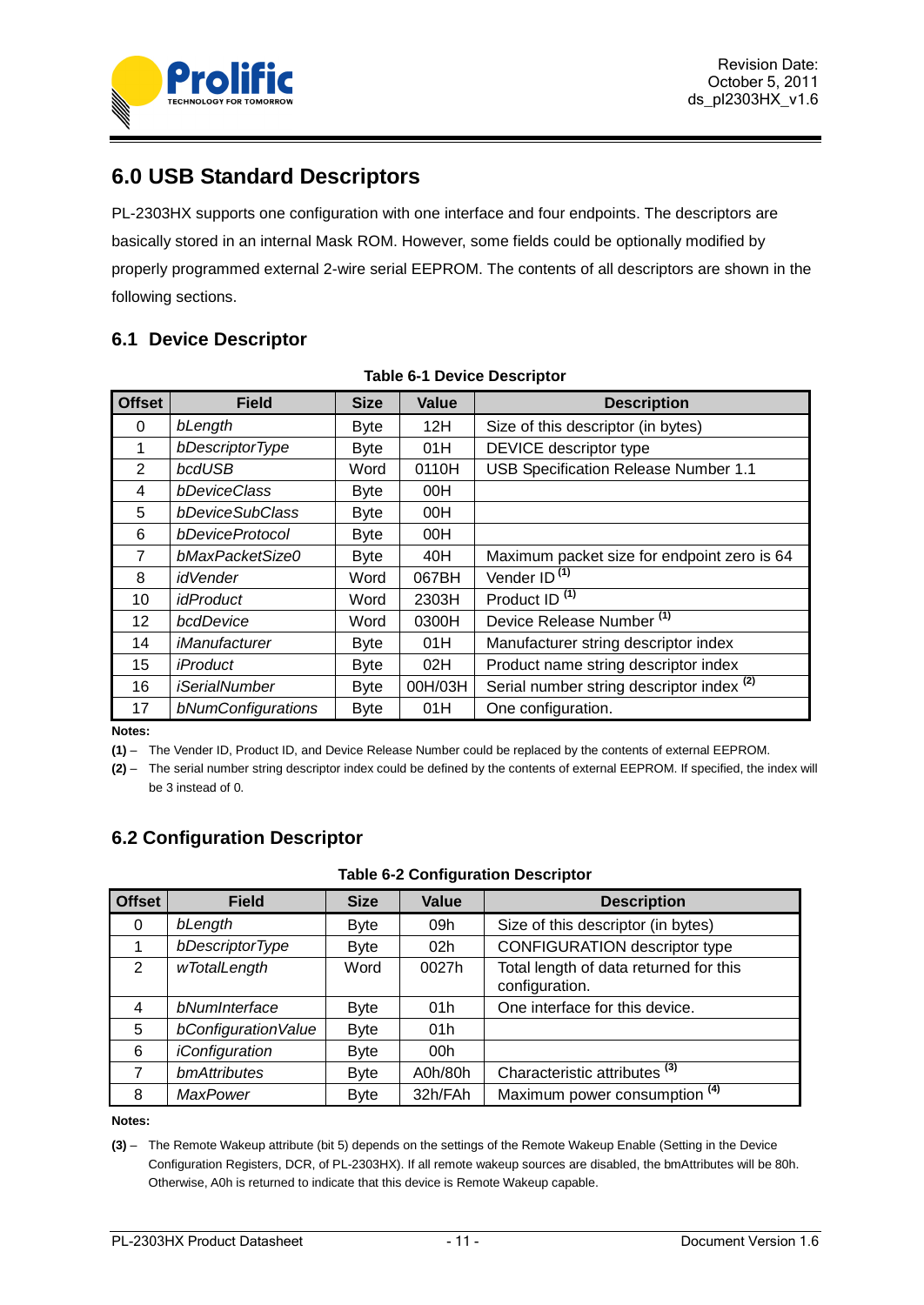

**(4)** – The value of maximum power consumption can be configured initially by setting DCR on the external EEPROM. If it is set to 1, the MaxPower byte will be FAh to indicate 500mA required from the USB host. Otherwise, it is 32h that indicates 100mA required.

# <span id="page-11-0"></span>**6.3 Interface Descriptor**

<span id="page-11-3"></span>

| <b>Offset</b> | <b>Field</b>              | <b>Size</b> | Value           | <b>Description</b>                           |
|---------------|---------------------------|-------------|-----------------|----------------------------------------------|
| 0             | BLength                   | <b>Byte</b> | 09h             | Size of this descriptor (in bytes)           |
|               | <b>BDescriptorType</b>    | <b>Byte</b> | 04h             | <b>INTERFACE descriptor type</b>             |
| 2             | <b>BInterfaceNumber</b>   | <b>Byte</b> | 00h             | One interface only                           |
| 3             | <b>BAlternateSetting</b>  | <b>Byte</b> | 00h             | No alternate interface                       |
| 4             | <b>BNumEndpoints</b>      | <b>Byte</b> | 03h             | Three endpoints (excluding control endpoint) |
| 5             | <b>BInterfaceClass</b>    | <b>Byte</b> | FFh             | Vendor Specific Class                        |
| 6             | <b>BInterfaceSubClass</b> | <b>Byte</b> | 00h             |                                              |
| 7             | <b>BInterfaceProtocol</b> | <b>Byte</b> | 00 <sub>h</sub> |                                              |
| 8             | <b>IInterface</b>         | <b>Byte</b> | 00h             |                                              |

### **Table 6-3 Interface Descriptor**

### <span id="page-11-1"></span>**6.4 Endpoint 1 Descriptor: Interrupt Input Endpoint**

#### **Table 6-4 Endpoint1 Descriptor**

<span id="page-11-4"></span>

| <b>Offset</b> | <b>Field</b>     | <b>Size</b> | Value | <b>Description</b>                 |
|---------------|------------------|-------------|-------|------------------------------------|
| 0             | bLength          | <b>Byte</b> | 07h   | Size of this descriptor (in bytes) |
|               | bDescriptorType  | <b>Byte</b> | 05h   | <b>ENDPOINT</b> descriptor type    |
| 2             | bEndpointAddress | <b>Byte</b> | 81h   | Input endpoint                     |
| 3             | bmAttributes     | <b>Byte</b> | 03h   | Transfer type is INTERRUPT         |
| 4             | wMaxPacketSize   | Word        | 000Ah | Ten Bytes                          |
| 6             | blnterval        | <b>Byte</b> | 01h   | Polling on every 1 ms interval     |

# <span id="page-11-2"></span>**6.5 Endpoint 2 Descriptor: Bulk Data Output endpoint**

#### **Table 6-5 Endpoint2 Descriptor**

<span id="page-11-5"></span>

| <b>Offset</b> | <b>Field</b>     | <b>Size</b> | Value           | <b>Description</b>                 |
|---------------|------------------|-------------|-----------------|------------------------------------|
| 0             | bLength          | <b>Byte</b> | 07h             | Size of this descriptor (in bytes) |
|               | bDescriptorType  | Byte        | 05h             | <b>ENDPOINT descriptor type</b>    |
| 2             | bEndpointAddress | Byte        | 02 <sub>h</sub> | Output endpoint                    |
| 3             | bmAttributes     | Byte        | 02h             | Transfer type is BULK              |
| 4             | wMaxPacketSize   | Word        | 0040h           | 64 bytes                           |
| 6             | blnterval        | <b>Byte</b> | 00h             | Ignored field                      |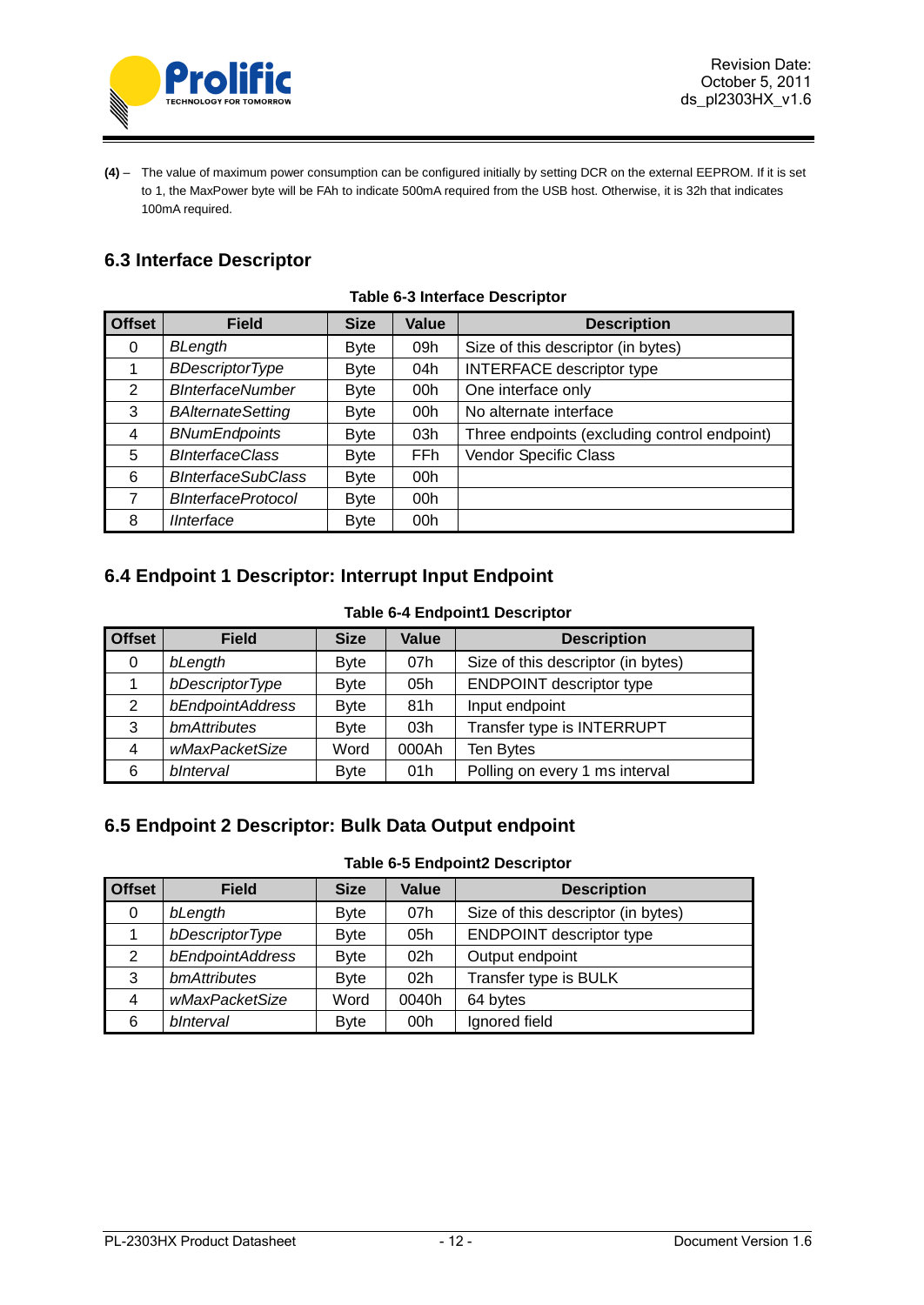

<span id="page-12-0"></span>

<span id="page-12-2"></span>

| <b>Offset</b> | <b>Field</b>     | <b>Size</b> | Value           | <b>Description</b>                 |
|---------------|------------------|-------------|-----------------|------------------------------------|
| 0             | bLength          | <b>Byte</b> | 07h             | Size of this descriptor (in bytes) |
|               | bDescriptorType  | <b>Byte</b> | 05h             | <b>ENDPOINT descriptor type</b>    |
| 2             | bEndpointAddress | <b>Byte</b> | 83h             | Input endpoint                     |
| 3             | bmAttributes     | <b>Byte</b> | 02 <sub>h</sub> | Transfer type is BULK              |
| 4             | wMaxPacketSize   | Word        | 0040h           | 64 bytes                           |
| 6             | blnterval        | <b>Byte</b> | 00 <sub>h</sub> | Ignored field                      |

#### **Table 6-6 Endpoint3 Descriptor**

### <span id="page-12-1"></span>**6.7 String Descriptors**

PL-2303HX supports four string descriptors:

- $\triangleright$  Language ID
- Manufacturer
- $\triangleright$  Product
- $\triangleright$  Serial Number

Except for Serial Number, the other three string descriptors are stored in the internal Mask ROM, i.e. their contents are fixed. Serial Number is a special case. If the External EEPROM were not present, or not properly programmed, then Serial Number would be hidden from the system. If the External EEPROM is presented and properly programmed, then Serial Number will be read from the EEPROM.

The following tables demonstrate the current defined value for each descriptor:

### **6.7.1 String Descriptor 0 – Language ID**

|  |  |  | Table 6-7-1 String Descriptor - Language ID |
|--|--|--|---------------------------------------------|
|--|--|--|---------------------------------------------|

<span id="page-12-3"></span>

| <b>Offset</b> | <b>Field</b>      | <b>Size</b>  | Value | <b>Description</b>                 |
|---------------|-------------------|--------------|-------|------------------------------------|
|               | bLength           | <b>B</b> vte | 04h   | Size of this descriptor (in bytes) |
|               | bDescriptorType   | <b>B</b> vte | 03h   | STRING descriptor type             |
|               | <b>bLANGID[0]</b> | Word         | 0409h | English (United States)            |

### <span id="page-12-4"></span>**6.7.2 String Descriptor 1 – Manufacturer**

#### **Table 6-7-2 String Descriptor – Manufacturer**

| <b>Offset</b> | <b>Field</b>    | <b>Size</b>   | Value         | <b>Description</b>                    |
|---------------|-----------------|---------------|---------------|---------------------------------------|
|               | BLength         | <b>B</b> vte  | 32h           | Size of this descriptor (in bytes)    |
|               | bDescriptorType | <b>B</b> vte  | 03h           | STRING descriptor type                |
|               | bSTRING         | $\sim$ $\sim$ | $\Rightarrow$ | "Prolific Technology Inc." in UNICODE |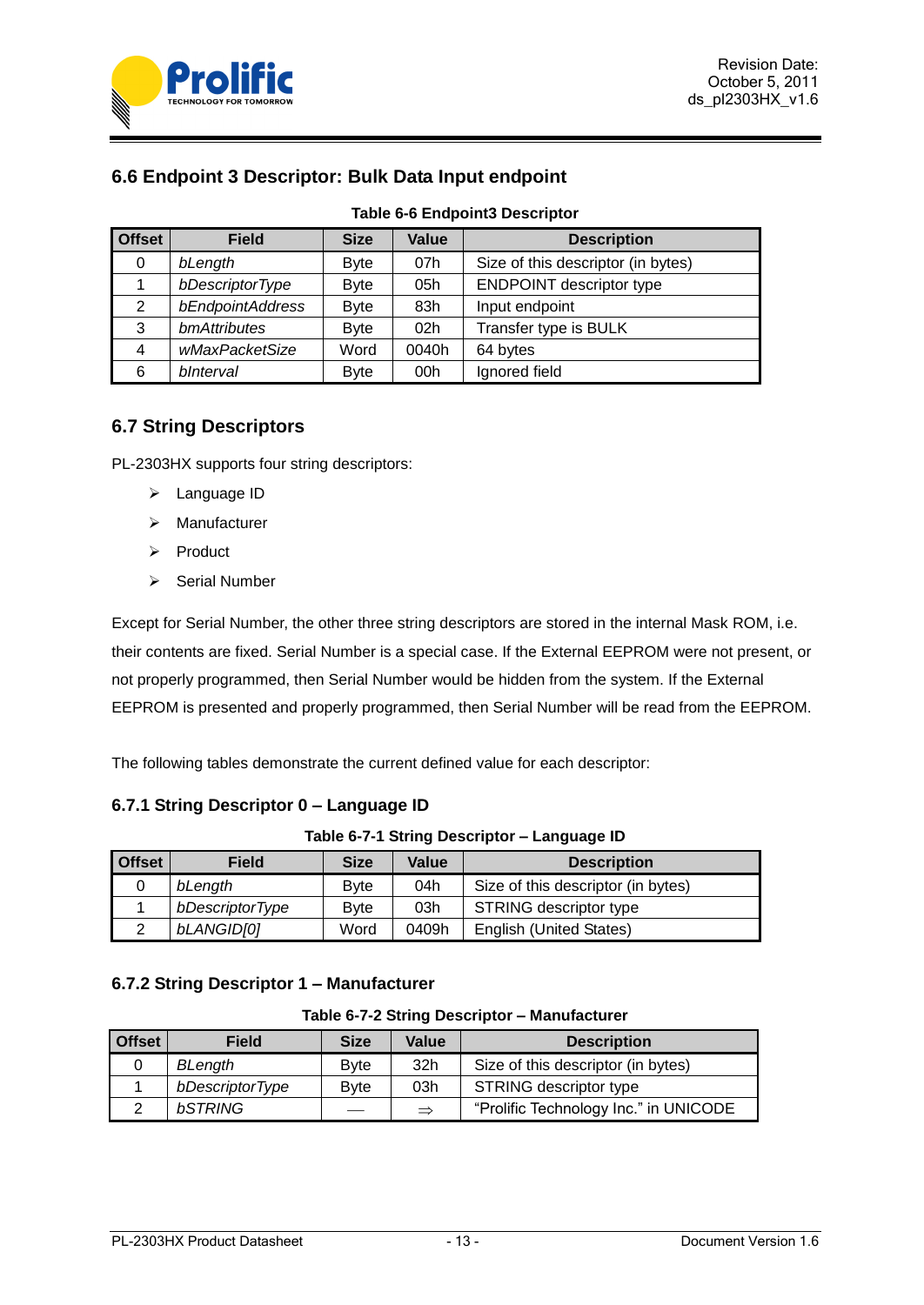

### **6.7.3 String Descriptor 2 - Product**

<span id="page-13-1"></span>

| <b>Offset</b> | <b>Field</b>    | <b>Size</b>  | Value         | <b>Description</b>                 |
|---------------|-----------------|--------------|---------------|------------------------------------|
|               | Blength         | <b>B</b> vte | 2Ch           | Size of this descriptor (in bytes) |
|               | bDescriptorType | <b>B</b> vte | 03h           | <b>STRING descriptor type</b>      |
|               | bSTRING         |              | $\Rightarrow$ | "USB-Serial Controller" in UNICODE |

### <span id="page-13-2"></span>**6.7.4 String Descriptor 3 – Serial Number**

**Table 6-7-4 String Descriptor – Serial Number**

| <b>Offset</b> | <b>Field</b>    | <b>Size</b>  | Value         | <b>Description</b>                        |
|---------------|-----------------|--------------|---------------|-------------------------------------------|
|               | bLength         | <b>B</b> vte | 12h           | Size of this descriptor (in bytes)        |
|               | bDescriptorType | <b>B</b> vte | 03h           | STRING descriptor type                    |
|               | bSTRING         |              | $\Rightarrow$ | " $X_7X_6X_5X_4X_3X_2X_1X_0$ " in UNICODE |

**Note:**

The size of Serial Number is fixed in PL-2303HX design. It must be exactly 8 UNICODE characters (or 16 bytes). Note that in USB Specification, this serial number must be unique for each device.

# <span id="page-13-0"></span>**7.0 USB Standard Requests**

PL-2303HX supports the following USB standard requests. For non-supported requests or requests with invalid parameters, PL-2303HX will respond with STALL packet.

- Clear Feature
- ▶ Get Configuration
- **▶ Get Descriptor**
- $\triangleright$  Get Status
	- o Device Status
	- o Interface Status
	- o Endpoint 0, 1, 2, and 3 Status
- **▶ Set Address**
- $\triangleright$  Set Configuration
- $\triangleright$  Set Feature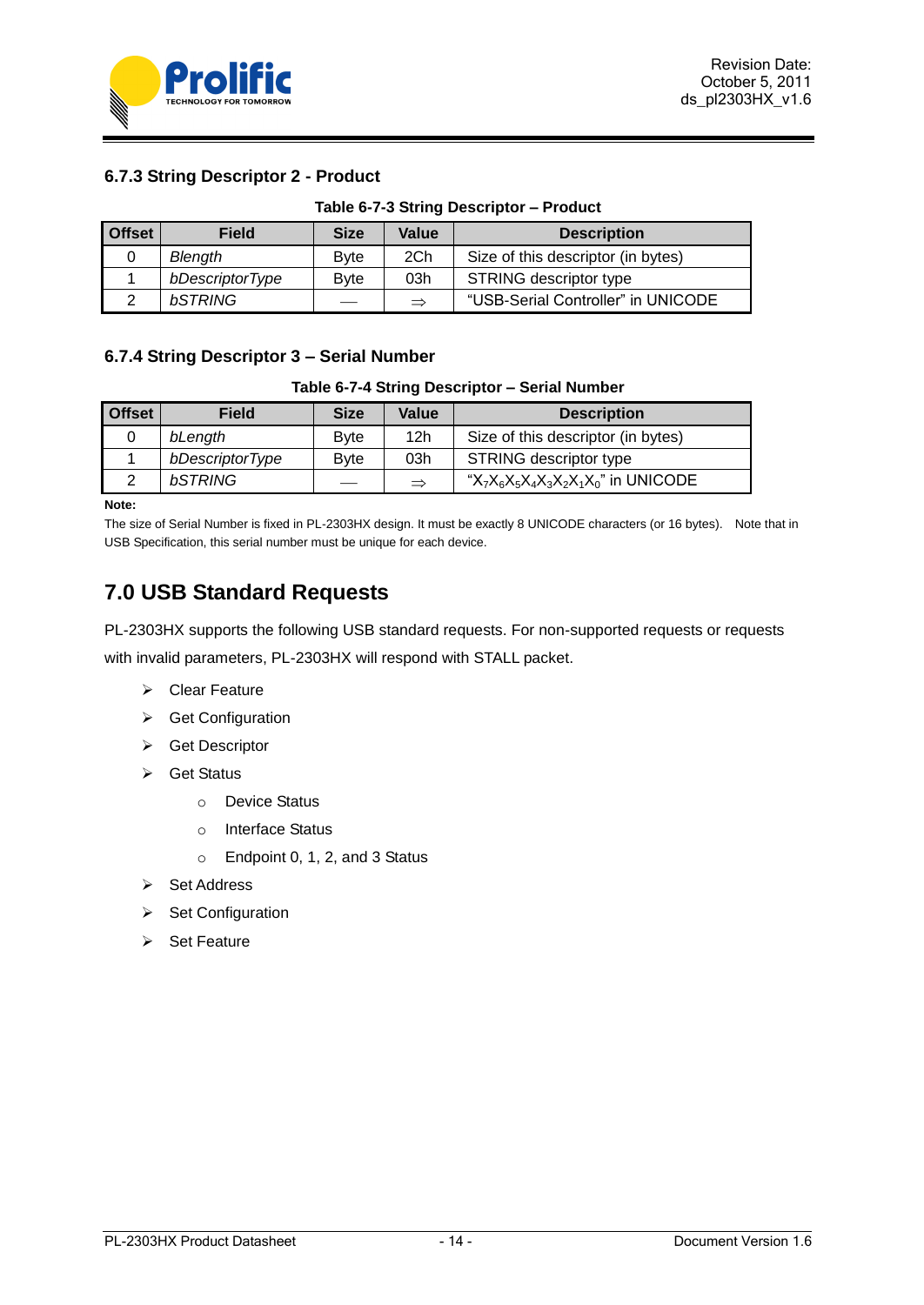

# <span id="page-14-0"></span>**8.0 DC & Temperature Characteristics**

### <span id="page-14-3"></span><span id="page-14-1"></span>**8.1 Absolute Maximum Ratings**

| <b>Table 8-1 Absolute Maximum Ratings</b> |  |  |
|-------------------------------------------|--|--|
|-------------------------------------------|--|--|

| <b>Items</b>                                    | <b>Ratings</b>            |
|-------------------------------------------------|---------------------------|
| <b>Power Supply Voltage</b>                     | $-0.3$ to 5.5 V           |
| Input Voltage of 3.3V I/O                       | $-0.3$ to VO $33 + 0.3$ V |
| Input Voltage of 3.3V I/O with 5V Tolerance I/O | $-0.3$ to VDD $5 + 0.3V$  |
| Output Voltage of 3.3V I/O                      | -0.3 to $VO_33 + 0.3 V$   |
| Storage Temperature                             | -40 to 150 $\degree$ C    |

### <span id="page-14-2"></span>**8.2 DC Characteristics**

#### **Table 8-2 Operating Voltage and Suspend Current**

<span id="page-14-4"></span>

| <b>Parameter</b>                                     | Symbol       | Min | <b>Typ</b> | <b>Max</b> | Unit |
|------------------------------------------------------|--------------|-----|------------|------------|------|
| <b>Operating Voltage Range</b>                       | VDD 5        | 3.6 | 5          | 5.5        |      |
| Regulator Output Driving Current (VDD_5= 5V)         | <b>ILOAD</b> |     | -          | 150        | mA   |
| Operating Current <sup>(1)</sup> (Power Consumption) | ססי          |     | 10         | 15         | mA   |
| <b>Suspend Current</b>                               | ISUS         |     | 400        | 450        | uА   |

**Note:** (1) – No device connected.

### **8.2.1 3.3V I/O Pins**

<span id="page-14-5"></span>

| <b>Parameter</b>                  | <b>Symbol</b>              | <b>Min</b> | <b>Typ</b> | <b>Max</b>  | <b>Unit</b> |
|-----------------------------------|----------------------------|------------|------------|-------------|-------------|
| <b>Output Driving Capability</b>  | l <sub>DD</sub>            |            | 4          |             | mA          |
| Output Voltage of Regulator       | VO 33                      | 3.0        | 3.3        | 3.6         | V           |
| Input Voltage (CMOS)              |                            |            |            |             |             |
| Low                               | $\mathsf{V}_{\mathsf{IL}}$ |            |            | $0.3*VO_33$ | $\vee$      |
| High                              | V <sub>IH</sub>            | 0.7* VO_33 | --         |             | V           |
| Input Voltage (LVTTL)             |                            |            |            |             |             |
| Low                               | $\mathsf{V}_{\mathsf{IL}}$ |            |            | 0.8         | V           |
| High                              | $V_{\text{IH}}$            | 2.0        | --         |             | V           |
| Schmitt Trigger Threshold Voltage |                            |            |            |             |             |
| Negative going                    | $V_{t-}$                   | 0.9        | 1.2        |             | V           |
| Positive going                    | $V_{t+}$                   |            | 2.1        | 2.5         | V           |
| Output Voltage, 3.3V              |                            |            |            |             |             |
| Low                               | $V_{OL}$                   |            |            | 0.4         | V           |
| High                              | $V_{OH}$                   | 2.4        |            |             | V           |

#### **Table 8-2-1 3.3V I/O Pins**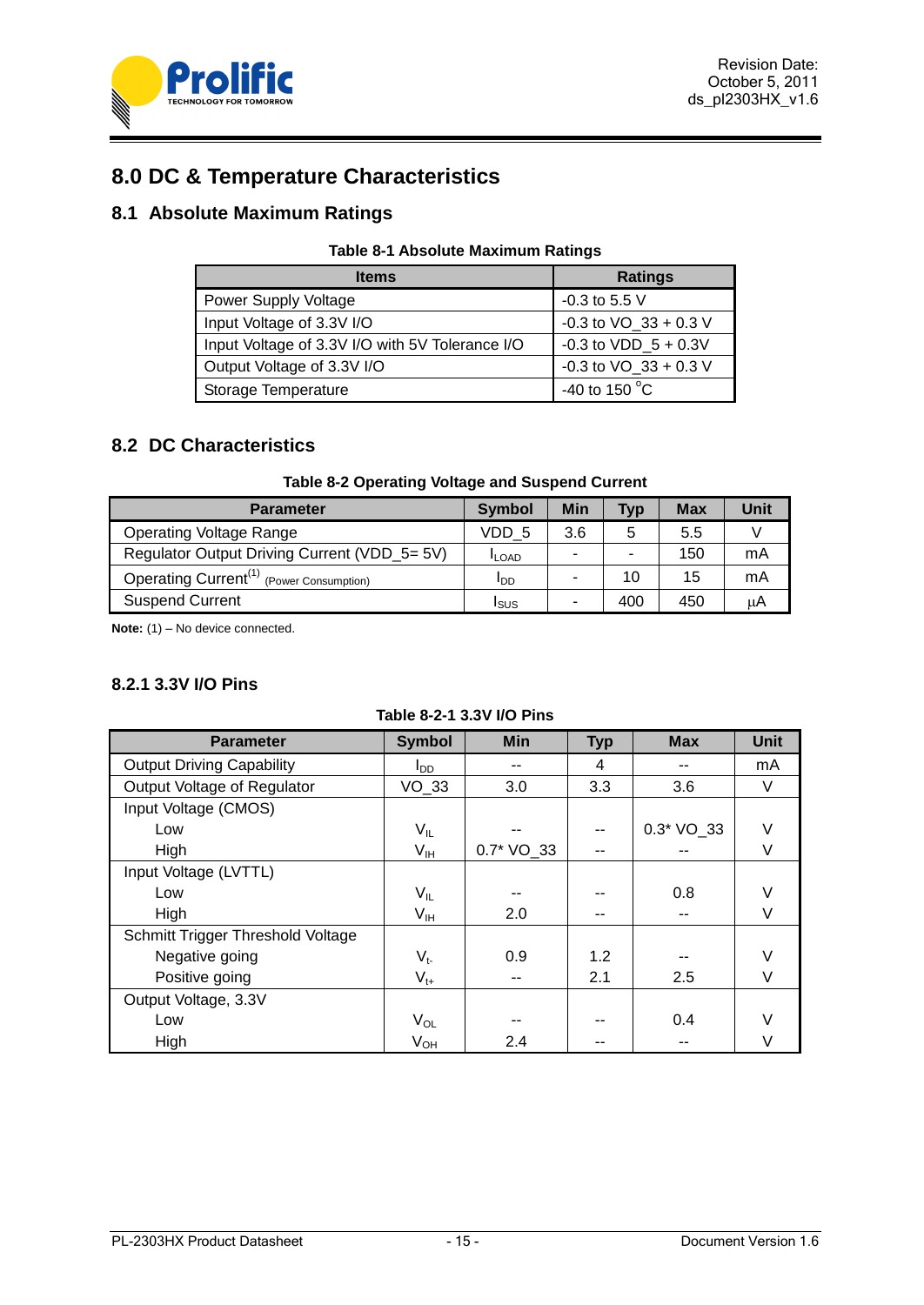

### **8.2.2 Serial I/O Pins**

<span id="page-15-0"></span>

| <b>Parameter</b>                  | <b>Symbol</b>   | <b>Min</b> | <b>Typ</b> | <b>Max</b> | <b>Unit</b> |  |  |  |  |
|-----------------------------------|-----------------|------------|------------|------------|-------------|--|--|--|--|
| <b>Output Driving Capability</b>  | l <sub>DD</sub> |            | 4          |            | mA          |  |  |  |  |
| Power Supply for Serial I/O Pins  | VDD_325         | 3.0        | 3.3        | 3.6        | V           |  |  |  |  |
| Input Voltage                     |                 |            |            |            |             |  |  |  |  |
| Low                               | $V_{IL}$        |            | --         | 0.8        | V           |  |  |  |  |
| High                              | V <sub>IH</sub> | 2.0        | --         | --         | V           |  |  |  |  |
| Schmitt Trigger Threshold Voltage |                 |            |            |            |             |  |  |  |  |
| Negative going                    | $V_{t}$         | 0.8        | 1.1        |            | V           |  |  |  |  |
| Positive going                    | $V_{t+}$        |            | 1.6        | 2.0        | V           |  |  |  |  |
| Output Voltage                    |                 |            |            |            |             |  |  |  |  |
| Low                               | $V_{OL}$        |            | --         | 0.4        | V           |  |  |  |  |
| High                              | V <sub>он</sub> | 2.4        |            |            |             |  |  |  |  |

#### **Table 8-2-2a VDD\_325@3.3V Serial I/O Pins**

### **Table 8-2-2b VDD\_325@2.5V Serial I/O Pins**

<span id="page-15-1"></span>

| <b>Parameter</b>                  | <b>Symbol</b>              | <b>Min</b>    | <b>Typ</b> | <b>Max</b>    | <b>Unit</b> |
|-----------------------------------|----------------------------|---------------|------------|---------------|-------------|
| <b>Output Driving Capability</b>  | סמי                        |               | 2.6        |               | mA          |
| Power Supply for Serial I/O Pins  | <b>VDD_325</b>             | 2.25          | 2.5        | 2.75          | V           |
| Input Voltage                     |                            |               |            |               |             |
| Low                               | $\mathsf{V}_{\mathsf{IL}}$ |               | --         | 0.25* VDD 325 | V           |
| High                              | $V_{IH}$                   | 0.7* VDD 325  | --         |               | V           |
| Schmitt Trigger Threshold Voltage |                            |               |            |               |             |
| Negative going                    | $V_{t}$                    | 0.25* VDD_325 | 0.84       |               | V           |
| Positive going                    | $V_{t+}$                   |               | 1.31       | 0.7* VDD 325  | V           |
| Output Voltage                    |                            |               |            |               |             |
| Low                               | V <sub>OL</sub>            | --            | --         | 0.4           | V           |
| High                              | V <sub>он</sub>            | 1.85          |            |               |             |

#### **Table 8-2-2c VDD\_325@1.8V Serial I/O Pins**

<span id="page-15-2"></span>

| <b>Parameter</b>                  | <b>Symbol</b>              | <b>Min</b>    | <b>Typ</b> | <b>Max</b>    | <b>Unit</b> |
|-----------------------------------|----------------------------|---------------|------------|---------------|-------------|
| <b>Output Driving Capability</b>  | l <sub>DD</sub>            |               | 1.4        |               | mA          |
| Power Supply for Serial I/O Pins  | VDD_325                    | 1.65          | 1.8        | 1.95          | V           |
| Input Voltage                     |                            |               |            |               |             |
| Low                               | V <sub>IL</sub>            |               |            | 0.25* VDD 325 | V           |
| High                              | $\mathsf{V}_{\mathsf{IH}}$ | 0.7* VDD 325  |            |               |             |
| Schmitt Trigger Threshold Voltage |                            |               |            |               |             |
| Negative going                    | $V_{t}$                    | 0.25* VDD 325 | 0.6        |               |             |
| Positive going                    | $V_{t+}$                   |               | 1.04       | 0.7* VDD 325  |             |
| Output Voltage                    |                            |               |            |               |             |
| Low                               | $\rm V_{OL}$               | --            |            | 0.4           |             |
| High                              | V <sub>OH</sub>            | 1.25          |            |               |             |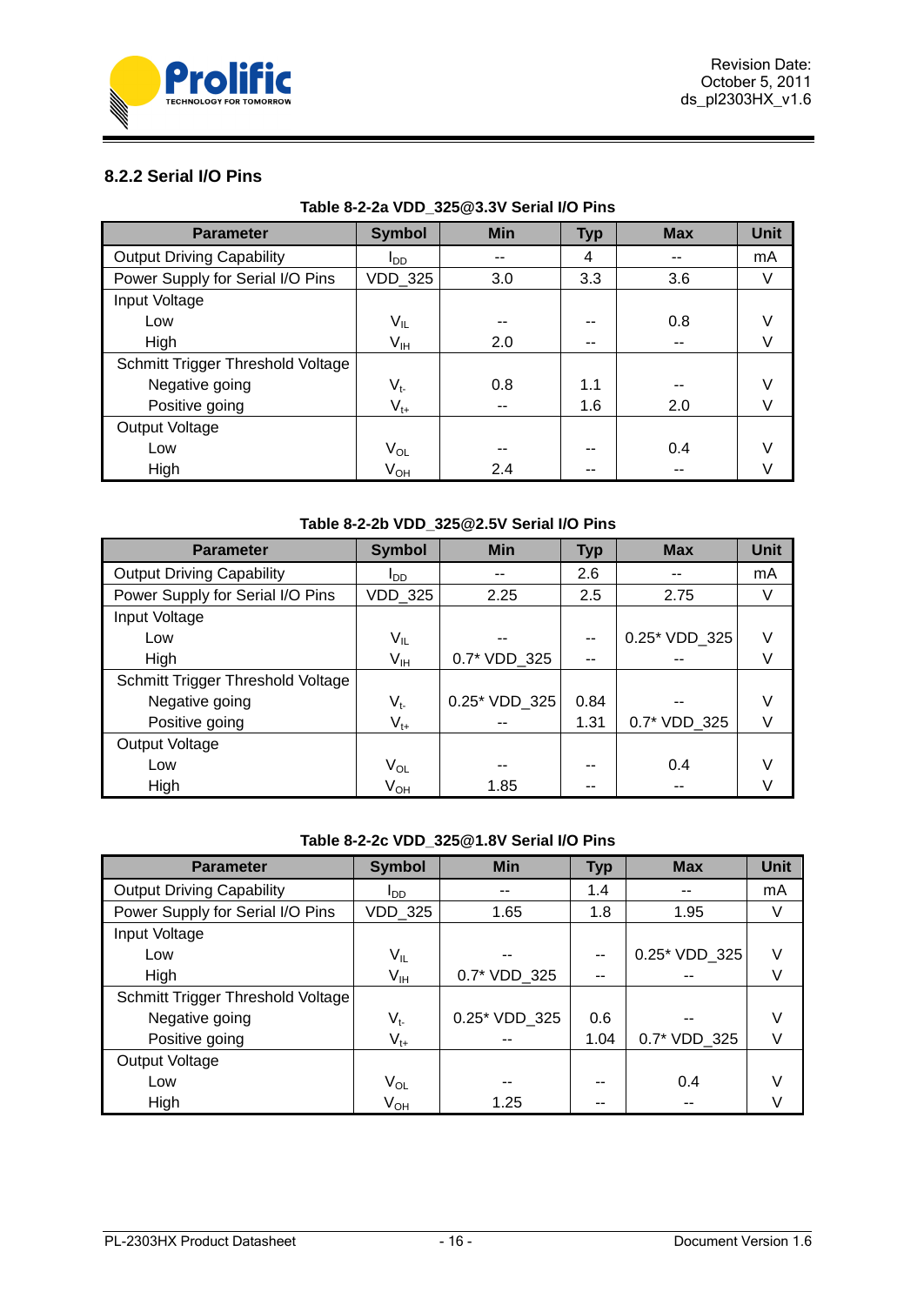

# <span id="page-16-0"></span>**8.3 Clock Characteristics**

<span id="page-16-3"></span>

|                               |        | <b>Table 8-3 Clock Characteristics</b> |        |              |
|-------------------------------|--------|----------------------------------------|--------|--------------|
| <b>Parameter</b>              | Min    | Typ                                    | Max    | <b>Units</b> |
| <b>Frequency of Operation</b> | 11.976 | 12.000                                 | 12.024 | MHz          |
| <b>Clock Period</b>           | 83.1   | 83.3                                   | 83.5   | ns           |
| Duty Cycle                    | 45     | 50                                     | 55     | $\%$         |

### <span id="page-16-1"></span>**8.4 Temperature Characteristics**

#### **Table 8-4 Temperature Characteristics**

<span id="page-16-4"></span>

| <b>Parameter</b>               | Symbol | Min | <b>Typ</b> | Max | Unit       |
|--------------------------------|--------|-----|------------|-----|------------|
| <b>Operating Temperature</b>   | $-$    | -40 | $- -$      | 85  | $^{\circ}$ |
| Junction Operation Temperature |        | -40 | 25         | 125 | ັ          |

# <span id="page-16-2"></span>**8.5 Leakage Current and Capacitance**

#### **Table 8-5 Leakage Current and Capacitance**

<span id="page-16-5"></span>

| <b>Parameter</b>                         | <b>Symbol</b>              | <b>Min</b> | Typ     | <b>Max</b> | Unit |
|------------------------------------------|----------------------------|------------|---------|------------|------|
| Input Leakage Current <sup>*1</sup>      |                            | $-10$      | ±1      |            | μA   |
| <b>Tri-state Leakage Current</b>         | $I_{OZ}$                   | $-10$      | $\pm 1$ |            | μA   |
| Input Capacitance                        | $\mathsf{C}_{\mathsf{IN}}$ |            | 2.8     | --         | рF   |
| <b>Output Capacitance</b>                | $\mathtt{C_{OUT}}$         | 2.7        |         | 4.9        | рF   |
| <b>Bi-directional Buffer Capacitance</b> | $\mathsf{C}_\mathsf{BID}$  | 27         | --      | 4.9        |      |

**Note:**

\*1. No pull-up or pull-down resistor.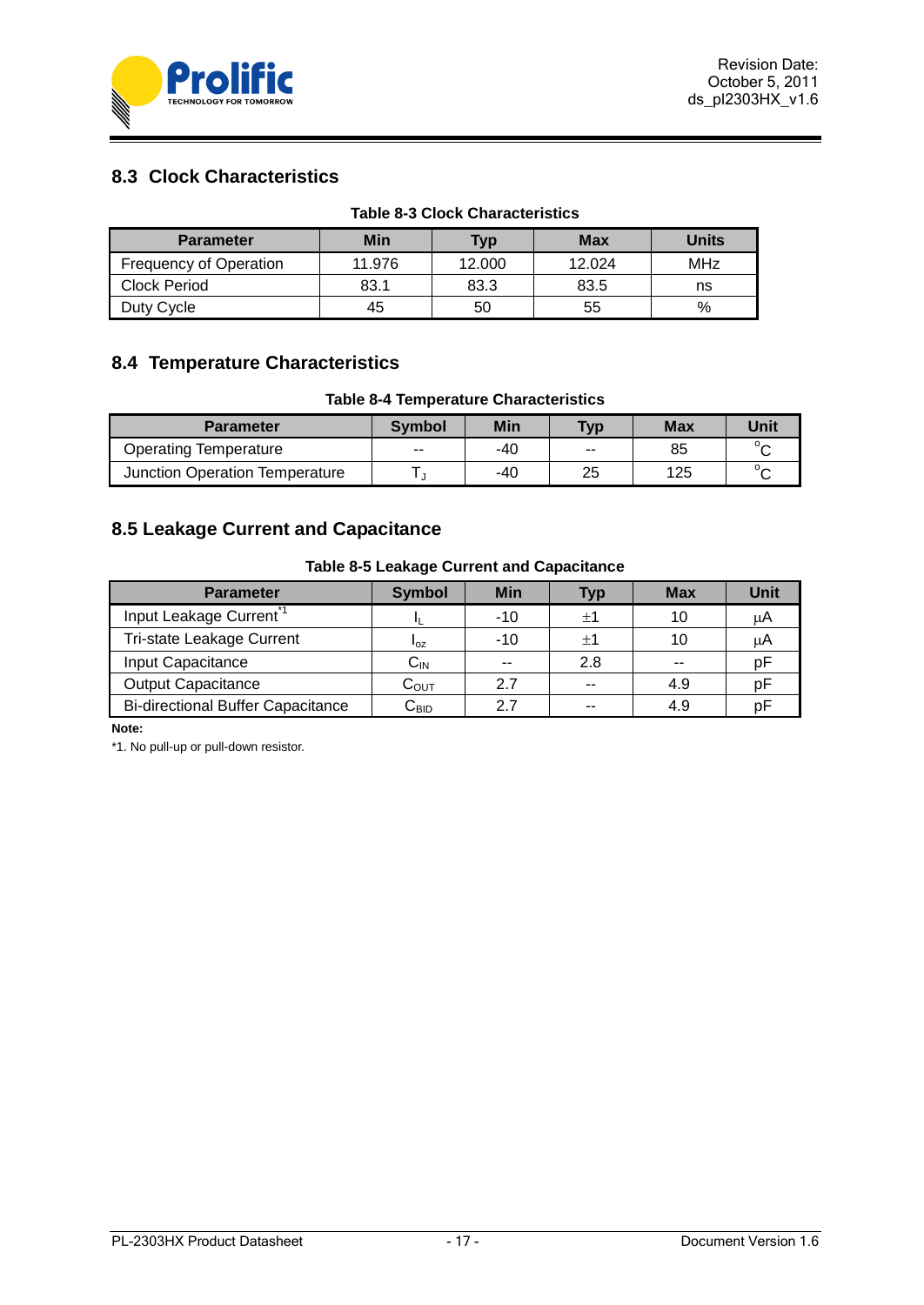

### <span id="page-17-0"></span>**8.6 Power-On Reset**



|  | Figure 8-1 Power-On Reset Diagram |  |  |
|--|-----------------------------------|--|--|
|--|-----------------------------------|--|--|

<span id="page-17-2"></span><span id="page-17-1"></span>

| <b>Description and Condition</b>                                                           | <b>Symbol</b>              | <b>Min</b> | <b>Typ</b> | <b>Max</b> | Unit |
|--------------------------------------------------------------------------------------------|----------------------------|------------|------------|------------|------|
| Power supply voltage                                                                       | <b>VCC</b>                 | 2.8        | 3.3        | 4.0        |      |
| VCC rise relax voltage                                                                     | $\mathsf{V}_{\mathsf{rr}}$ | 1.8        | 2.3        | 2.8        |      |
| Power output low duration                                                                  | por1                       | 2.6        | 3.7        | 4.8        | μS   |
| VCC $\vert$ rise $\circledcirc$ V <sub>IT</sub> to POR $\vert$ rise $\circledcirc$ 1/2*VCC |                            |            |            |            |      |
| (VCC slew rate = $1 \frac{\text{V}}{\text{us}}$ )                                          |                            |            |            |            |      |

#### **Table 8-6 Power-On Reset**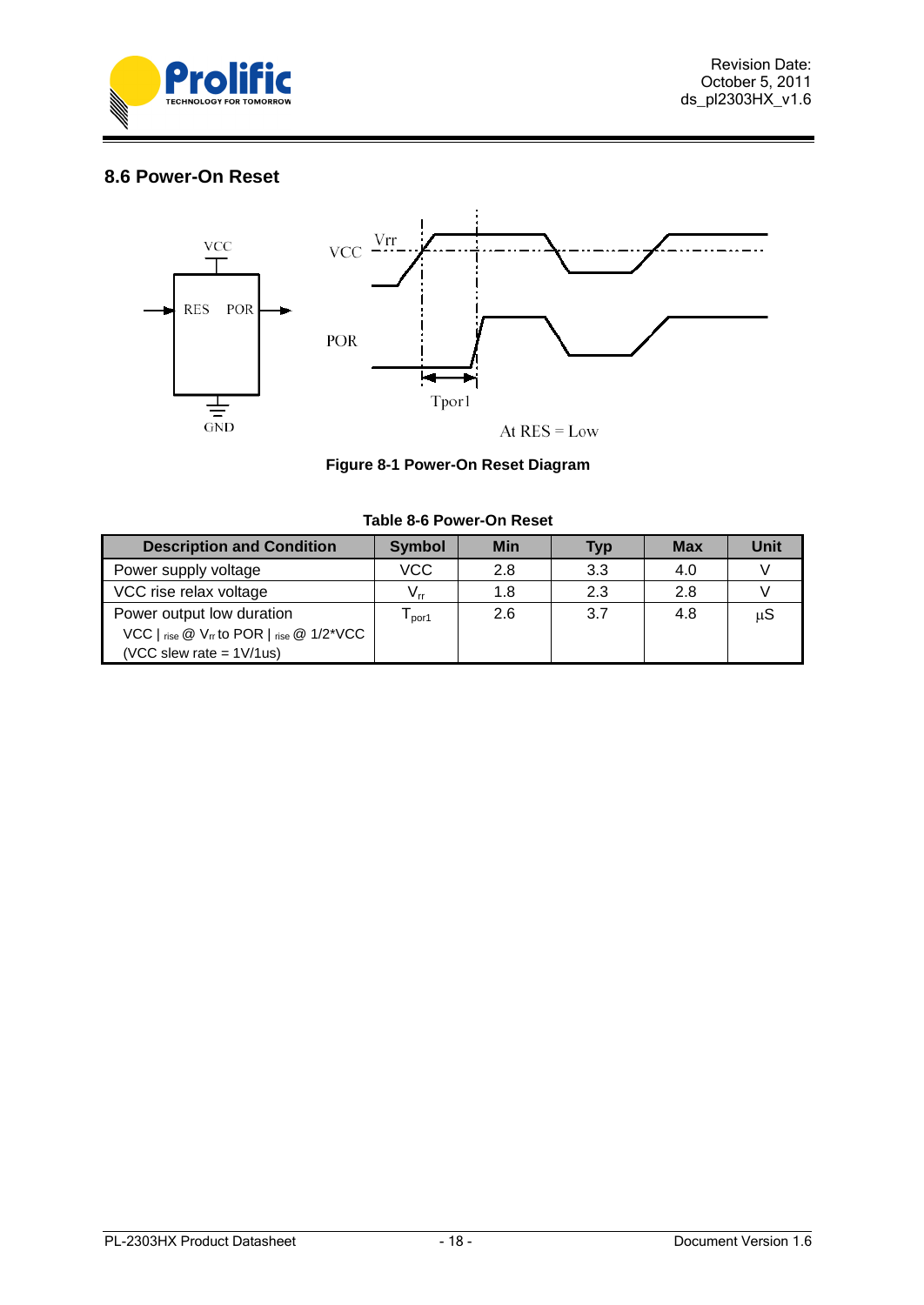



# <span id="page-18-0"></span>**9.0 Outline Diagram**

# <span id="page-18-3"></span><span id="page-18-1"></span>**9.1 SSOP28 Package**

| <b>Symbol</b>  | <b>Millimeter</b> |            |            | Inch       |            |            |
|----------------|-------------------|------------|------------|------------|------------|------------|
|                | Min               | <b>Nom</b> | <b>Max</b> | <b>Min</b> | <b>Nom</b> | <b>Max</b> |
| b              | 0.22              |            | 0.38       | 0.009      |            | 0.015      |
| Е              | 7.40              | 7.80       | 8.20       | 0.291      | 0.307      | 0.323      |
| E <sub>1</sub> | 5.00              | 5.30       | 5.60       | 0.197      | 0.209      | 0.220      |
|                | 0.55              | 0.75       | 0.95       | 0.021      | 0.030      | 0.037      |
| R <sub>1</sub> | 0.09              |            |            | 0.004      |            |            |
| D              | 9.9               | 10.2       | 10.5       | 0.390      | 0.402      | 0.413      |
| A              |                   |            | 2.0        |            |            | 0.079      |
| e              |                   | 0.65       |            |            | 0.0256     |            |
| L1             |                   | 1.25       |            |            | 0.050      |            |
| A <sub>1</sub> | 0.05              |            |            | 0.020      |            |            |
| A2             | 1.65              | 1.75       | 1.85       | 0.065      | 0.069      | 0.073      |

### **Table 9-1 Package Dimension**



<span id="page-18-2"></span>**Figure 9-1 Outline Diagram of PL-2303HX (Chip Rev A) SSOP28**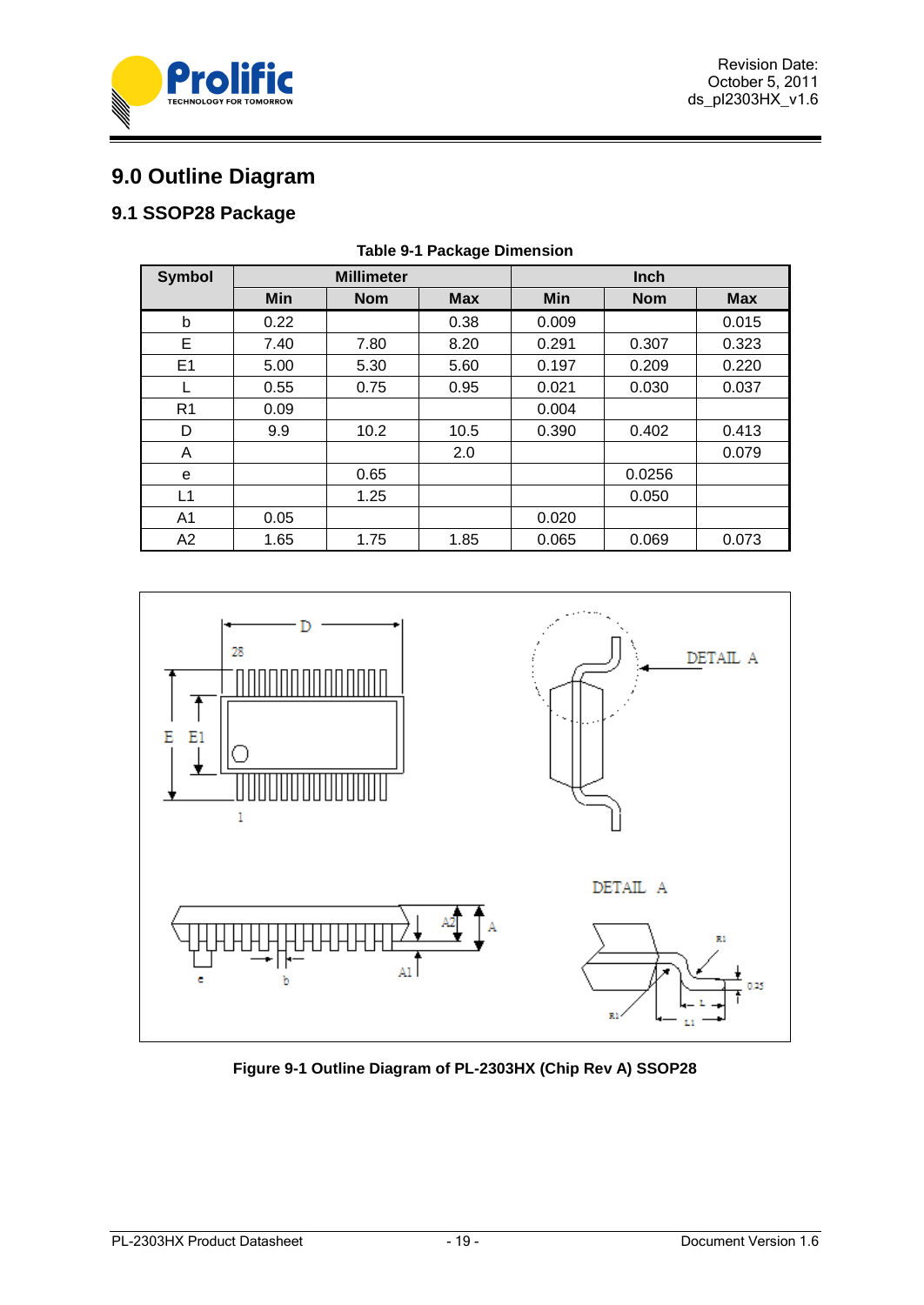



# <span id="page-19-0"></span>**10.0 Reel Packing Information**

# <span id="page-19-1"></span>**10.1 Carrier Tape (SSOP-28)**



**Figure 10-1a SSOP28 Carrier Tape**

#### <span id="page-19-2"></span>**Notes:**

- 1. 10 sprocket hole pitch cumulative tolerance  $\pm 0.2$
- 2. Camber not to exceed 1mm in 100mm.
- 3. Material: Black Polystyrene.
- 4. Ao and Bo measured on a plane 0.3mm above the bottom of the pocket.
- 5. Ko measured from a plane on the inside bottom of the pocket to the top surface of the carrier.
- 6. Pocket position relative to sprocket hole measured as true position of pocket, not pocket hole.
- 7. IC quantity per one reel: 2,000 pieces

<span id="page-19-3"></span>

**Figure 10-1b IC Reel Placements**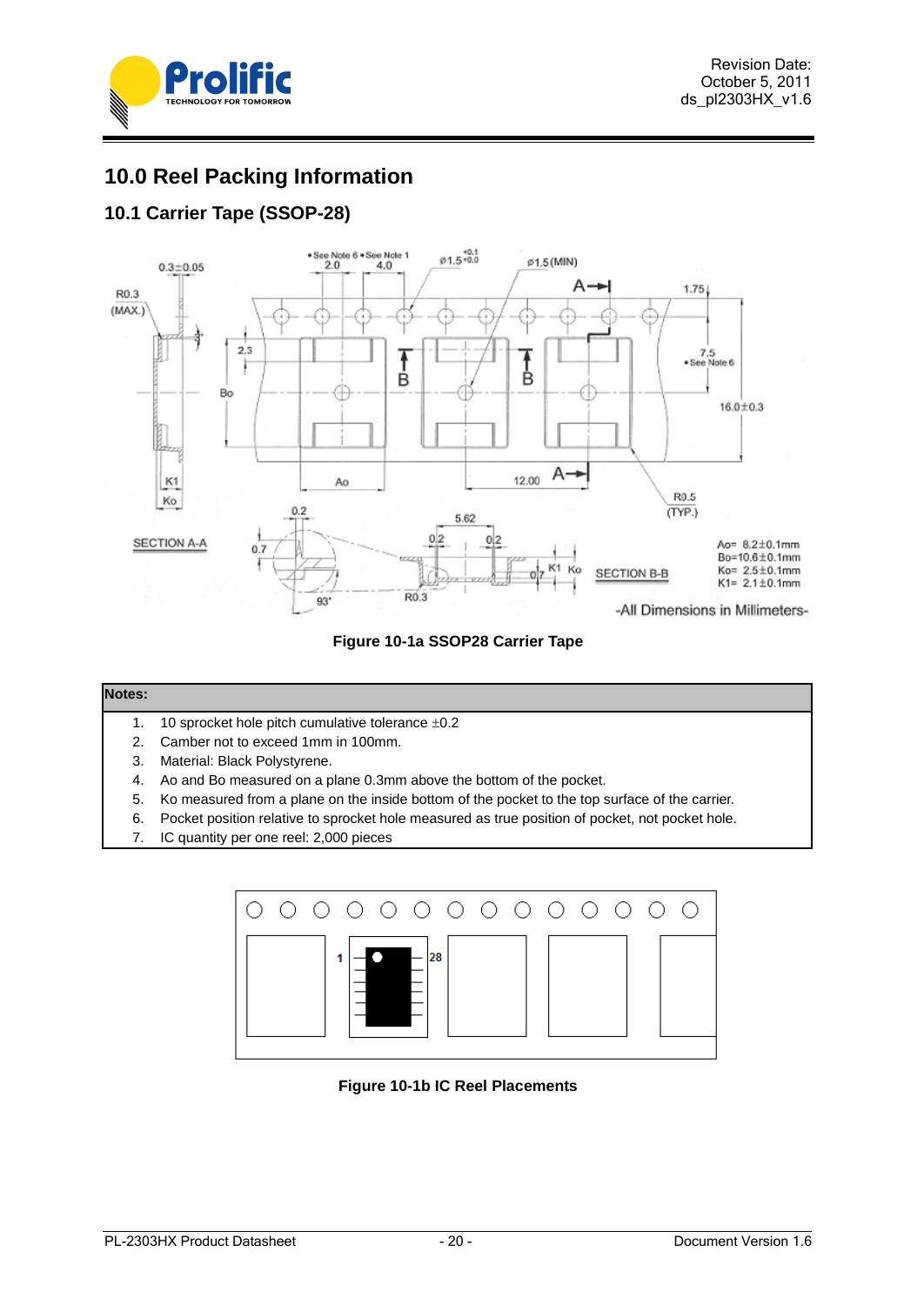

### <span id="page-20-0"></span>**10.2 Reel Dimension**



|  |  |  | <b>Figure 10-2 Reel Dimension</b> |
|--|--|--|-----------------------------------|
|--|--|--|-----------------------------------|

<span id="page-20-3"></span><span id="page-20-2"></span><span id="page-20-1"></span>

| <b>Part Number</b>        | Normal Hub<br>Width | $W1 + 0.3$ mm<br>$-0.2$ mm | W <sub>2</sub> Max |
|---------------------------|---------------------|----------------------------|--------------------|
| RD33008SW-T + RD33008SW-T | 16mm                | 16.8mm                     | 22.2mm             |